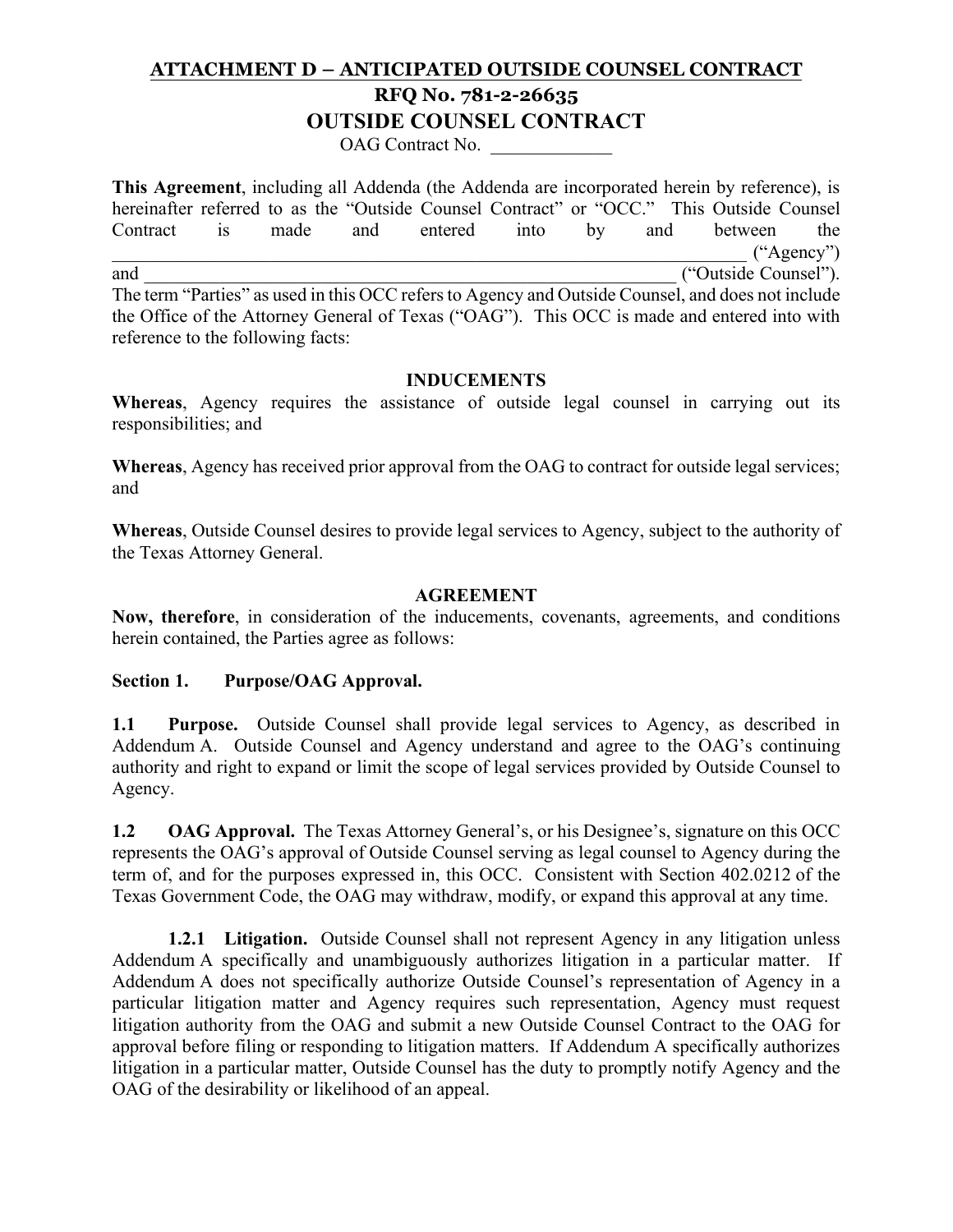**1.2.2 Appellate Matters.** Irrespective of any authorization to engage in litigation in this OCC, or in a writing outside of this OCC, Outside Counsel is not authorized to proceed on any appeal, in any capacity, whether interlocutory or otherwise, whether as appellant, appellee, respondent, applicant, or otherwise, without first obtaining the written permission of the Texas Attorney General, First Assistant Attorney General, or Solicitor General.

**1.2.3 OAG Review of Outside Counsel Invoice and Release of Payment.** In addition to approval from the OAG to contract for legal services, Outside Counsel invoices must be reviewed and approved by the OAG pursuant to Subsection 402.0212(b) of the Texas Government Code and Title 1, Chapter 57 of the Texas Administrative Code.

### **Section 2. OCC Term.**

This OCC shall commence on  $\Box$ , and shall terminate on \_\_\_\_\_\_\_\_\_\_\_\_\_\_\_\_\_\_\_\_\_\_\_ (hereinafter "OCC Term"), unless terminated earlier pursuant to Section 7 of this OCC. The OCC Term may not be extended except by amendment pursuant to Section 9.12 of this OCC.

### **Section 3. Obligations of Outside Counsel.**

**3.1 Duties.** Outside Counsel shall provide the professional legal services to Agency as described in Addendum A. Outside Counsel shall represent Agency and otherwise provide the professional legal services described in Addendum A with due professional care as required by applicable law, regulations, and disciplinary rules.

**3.2 Staff.** Outside Counsel is expected to perform valuable services for Agency, and the method and amount or rate of compensation are specified in Section 5 and Addendum B of this OCC. Outside Counsel staff and employees are expected to perform work of a type commensurate with their professional titles. Outside Counsel agrees that any person employed or engaged by Outside Counsel and who assists in performing the services agreed to herein shall not be considered employees or agents of Agency or the State of Texas.

**3.3 Public Information and Client Communications.** Outside Counsel acknowledges that information created or exchanged in the course of representation of a governmental body may be subject to the Texas Public Information Act, Chapter 552 of the Texas Government Code, and may be subject to required disclosure in a publicly accessible format pursuant to Section 2252.907 of the Texas Government Code. Outside Counsel will exercise professional judgment and care when creating documents or other media intended to be confidential or privileged attorney-client communications that may be subject to disclosure under the Public Information Act (e.g. invoices where incidental notation may tend to reveal litigation strategies or privileged information). Outside Counsel should mark confidential or privileged attorney-client communications as confidential. This subsection shall not be interpreted to limit Outside Counsel's duty to provide full disclosure to Agency and the OAG as necessary in Outside Counsel's judgment to represent Agency with due professional care or as required by applicable law or disciplinary rules.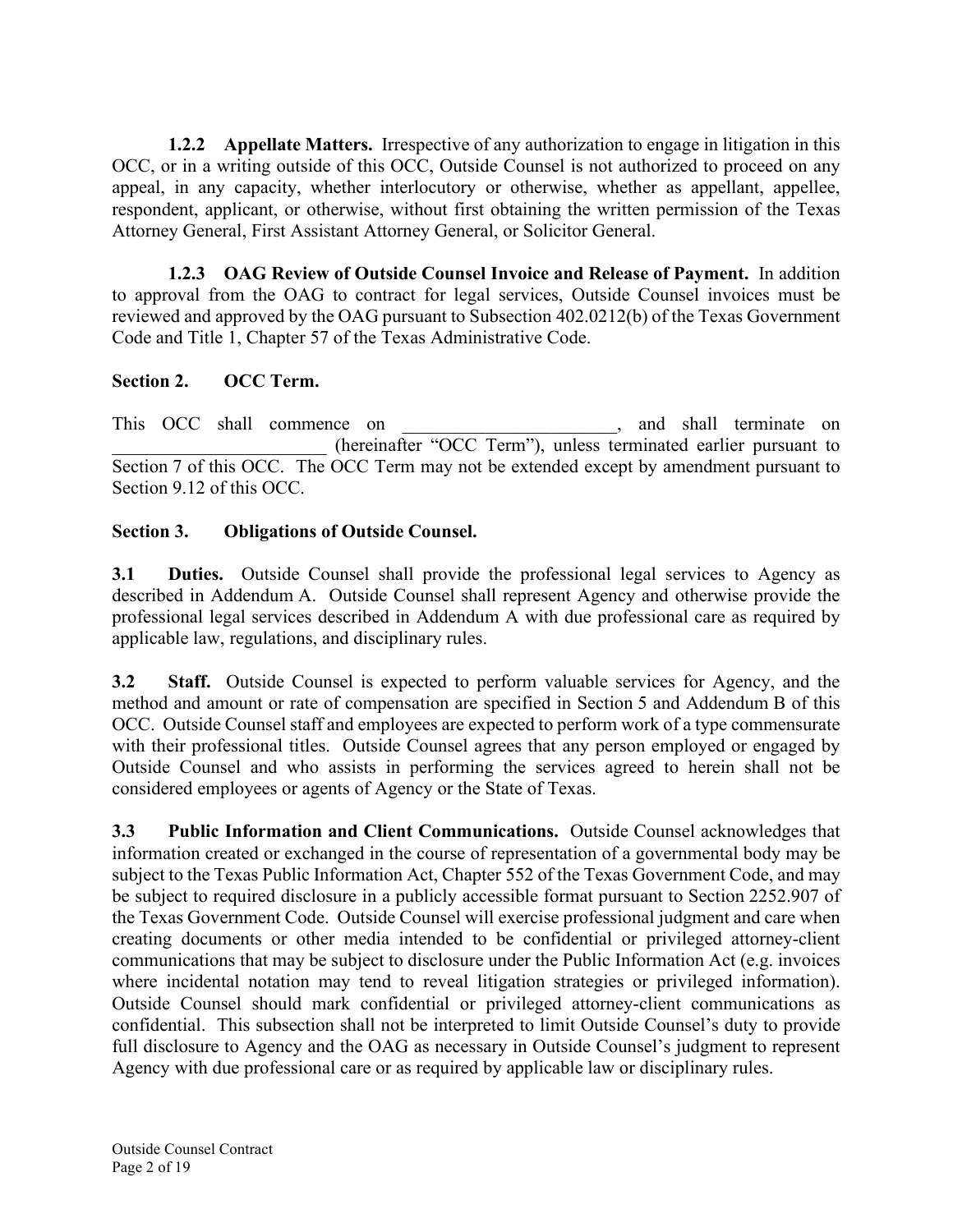**3.4 Status.** Pursuant to the standard of professional care owed to the Agency, Outside Counsel shall endeavor to keep Agency fully informed about all material matters relating to legal services provided under this OCC.

**3.5 Subcontracting Authority.** In the event Outside Counsel determines it is necessary or expedient to subcontract for any of the performances herein, or in support of any of those performances, Outside Counsel may enter into such subcontract(s) after obtaining express written approval from Agency. If Outside Counsel purports to enter into a subcontract without express written approval from Agency, the Parties agree that such contract shall be voidable at the option of Agency, in consultation with the OAG, and that Outside Counsel shall have no recourse against Agency, the OAG, or the State of Texas for any direct or indirect costs, damages, or any other expenses related to the subcontractor. For all subcontracts entered by Outside Counsel, the Parties agree that all such subcontracts are subject to Section 4 (Liability), Subsection 5.2 (Reimbursement of Expenses), Subsection 5.3 (Subcontractor Payments), Subsection 6.2 (Subcontractor Invoices), and Subsection 6.5 (Supporting Documents; Right-to-Audit; Inspection of Records) of this OCC. Furthermore, if Outside Counsel elects to enter into a subcontract for any legal services, then the Parties agree that Agency shall not be liable to Outside Counsel for any rates or rate ranges greater than or inconsistent with the highest rate or rate range specified in Addendum B unless prior written approval is obtained from Agency and the OAG. Any subcontracted legal counsel also must comply with Subsections 5.5 (Administrative Staff/Clerks) and 9.8 (Conflict of Interest) of this OCC.

Outside Counsel agrees to comply with all state and federal laws applicable to any subcontractors, including, but not limited to, laws regarding wages, taxes, insurance, historically underutilized businesses, and workers' compensation.

In no event shall this section or any other provision of this OCC be construed as relieving Outside Counsel of the responsibility for ensuring that all services rendered under this OCC, and any subcontracts thereto, are rendered in compliance with all of the terms of this OCC. Subcontracted legal counsel shall not be third party beneficiaries of this OCC, nor shall they have any right to enforce the terms of this OCC as to Agency.

## **Section 4. Liability.**

**4.1 Limitation of Liability.** Notwithstanding any other provision of this OCC,and consistent with the principles that the Agency does not waive any immunity nor impose financial liability on itself beyond that expressly permitted by law, the Parties stipulate and agree that the State of Texas and Agency's total liability to Outside Counsel, and for payment of all consideration for the full, satisfactory, and timely performance of all of Outside Counsel's duties, responsibilities, and obligations, including without limitation, for (i) professional fees, and (ii) reimbursement of any costs and expenses incurred, if any, as set forth in this OCC or any other liability whatsoever arising out of any performance herein shall not exceed:

**s** for this OCC Term.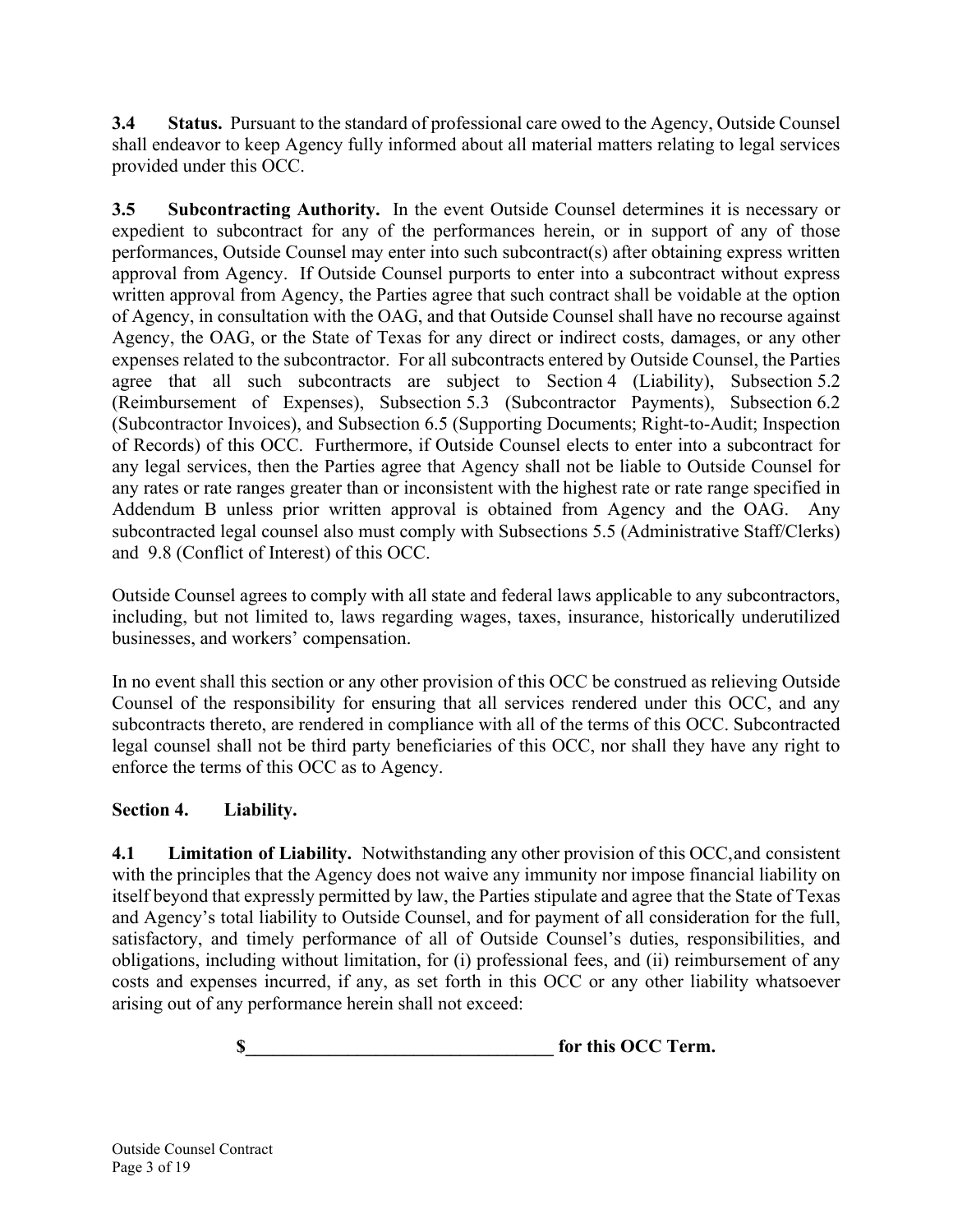The Parties stipulate and agree that any act, action, or representation by either party, their agents, or their employees that purport to increase the liability of the State of Texas or Agency is voidable by the OAG, unless this OCC is amended to modify this limitation of liability. Outside Counsel agrees that the OAG, the State of Texas and its agencies (other than Agency) shall have no liability arising out of this OCC or the services of this OCC to Outside Counsel.

**4.2 Subject to Appropriation.** The Parties acknowledge and agree that nothing in this OCC will be interpreted to create a future obligation or liability in excess of the funds currently appropriated to Agency.

## **Section 5. Compensation/Expenses.**

**5.1 Fees to Outside Counsel.** Subject to the limitation of liability set out in Section 4.1 above and consistent with Title 1, Chapter 57 of the Texas Administrative Code, Agency agrees to pay Outside Counsel in consideration of full and satisfactory performance of the legal services under this OCC. Services for non-attorney timekeeper classifications listed on Addendum B, if applicable, such as paralegal, legal assistant, or patent agent, must be of a substantive legal nature in order to be reimbursable. Outside Counsel agrees to the fee schedule as described in Addendum B.

**5.2 Reimbursement of Expenses.** Subject to the limitation of liability set out in section 4.1 above, Agency will reimburse Outside Counsel for actual expenses incurred in the performance of the legal services described in Addendum A, if such expenses are reasonable and either necessary or advisable. Outside Counsel must provide copies of original receipts as evidence of actual expenditures. Limitations on the amount and type of reimbursement include the following, unless otherwise agreed upon by Agency in writing, in advance, and in accordance with Agency policy and relevant law:

**5.2.1 Mileage.** Agency will reimburse Outside Counsel for reasonable and necessary travel mileage at the per mile rate posted on the Texas Mileage Guide adopted under Section 660.043 of the Texas Government Code. The Texas Mileage Guide is currently available on the Comptroller of Public Accounts' website, at: [https://fmx.cpa.state.tx.us/fm/travel/](https://fmx.cpa.state.tx.us/fm/travel/travelrates.php)  [travelrates.php.](https://fmx.cpa.state.tx.us/fm/travel/travelrates.php)

**5.2.2 Meals.** Agency will reimburse Outside Counsel for reasonable and necessary meal expenses at the rate of \$ or actual expenses, whichever is less. for each time keeper or actual expenses, whichever is less, for each timekeeper as listed in Addendum B for each day requiring overnight travel and on the return day of travel. Agency will not reimburse Outside Counsel for the purchase of alcohol.

**5.2.3 Lodging.** Agency will reimburse Outside Counsel for reasonable and necessary lodging expenses. Texas lodging or overnight accommodations will be reimbursed at the lesser amount of the actual expense or \$200.00 per timekeeper, as listed in Addendum B, per night. Outof-Texas lodging or overnight accommodations will be reimbursed at the lesser amount of the actual expense or \$250.00 per timekeeper, as listed in Addendum B, per night.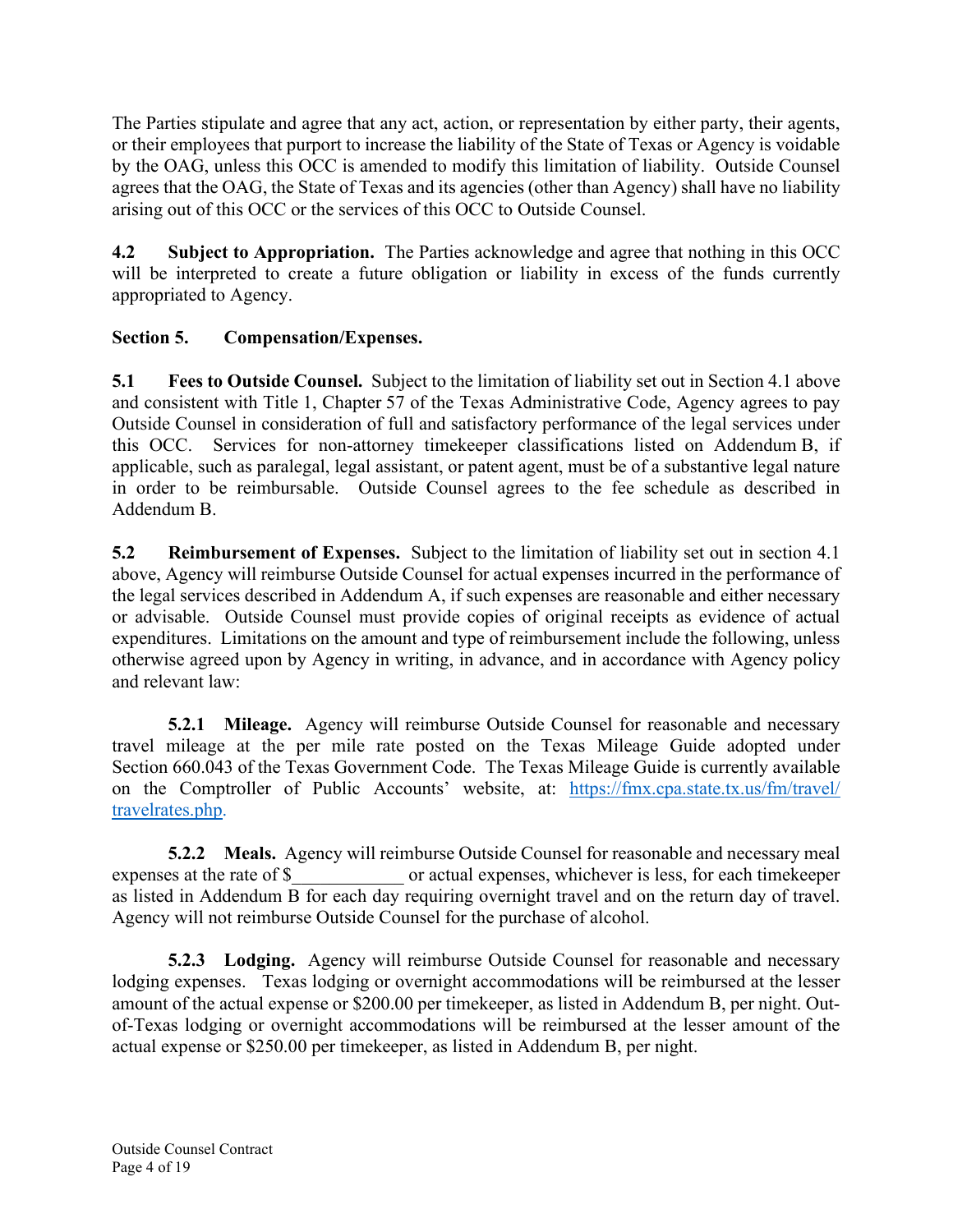**5.2.4 Airfare.** Airfare will be reimbursed at the lesser amount of the actual expense or the regular published rates for airfares for commercial airlines. Agency will not reimburse Outside Counsel for expenses relating to first-class airfare, which includes first- or business-class airfare or any other expense related to premium or preferred airfare benefits.

**5.2.5 Expert Services.** Subject to Agency's prior approval, Agency will reimburse Outside Counsel for the reasonable and necessary cost of expert services.

**5.2.6 Other Reimbursable Expenses.** Agency will reimburse the actual cost for other expenses if Outside Counsel provides a reasonable and sufficient explanation of the nature and purpose of the charge and the charge is reasonable and either necessary or advisable.

**5.2.7 Non-Reimbursable Expenses.** Agency expects Outside Counsel to anticipate and include routine operating expenses and disbursements as part of overhead and, therefore, part of a basic hourly rate or flat rate. Therefore, Agency will not reimburse Outside Counsel for any such routine operating expenses or disbursements, including but not limited to the following: routine copying and printing charges; fax charges; routine postage; office supplies; telephone charges unless related to teleconferencing services; local travel (within 20-mile radius of office including mileage, parking, and tolls) not relating to overnight travel; all delivery services performed by internal staff; electricity or other utilities; software costs or subscription fees; and internet or wireless access charges.

**5.2.8 Gratuity.** Agency will not reimburse Outside Counsel for tips or gratuities.

**5.2.9 Reimbursement for Agency Employee Expenses.** Agency will not reimburse Outside Counsel for the cost of expenses incurred by Agency employees.

**5.2.10 No Mark-up.** Outside Counsel will only be reimbursed for actual expenses. Outside Counsel shall not be reimbursed for any mark-up or other overhead costs.

**5.3 Subcontractor Payments.** Subject to the limitation of liability set out in section 4.1 above and Agency's prior approval, Agency will reimburse Outside Counsel for the actual, reasonable and necessary expenses relating to Outside Counsel's use of subcontractors. Outside Counsel shall be responsible for any payments and other claims due to subcontractors for work performed under this OCC. Outside Counsel, in subcontracting for any performances or in support of any of the performances specified herein (e.g., expert services, local counsel, and other services), expressly understands and agrees that Agency shall not be directly liable in any manner to Outside Counsel's subcontractor(s).

**5.4 Legal Research.** Agency may reimburse Outside Counsel for its reasonable and necessary expenses relating to legal research, including online legal research.

While Agency should be paying Outside Counsel to apply the knowledge and expertise for which it was hired, and not paying Outside Counsel to obtain that knowledge through extensive legal research, Agency understands that situations arise that justify extensive research on how best to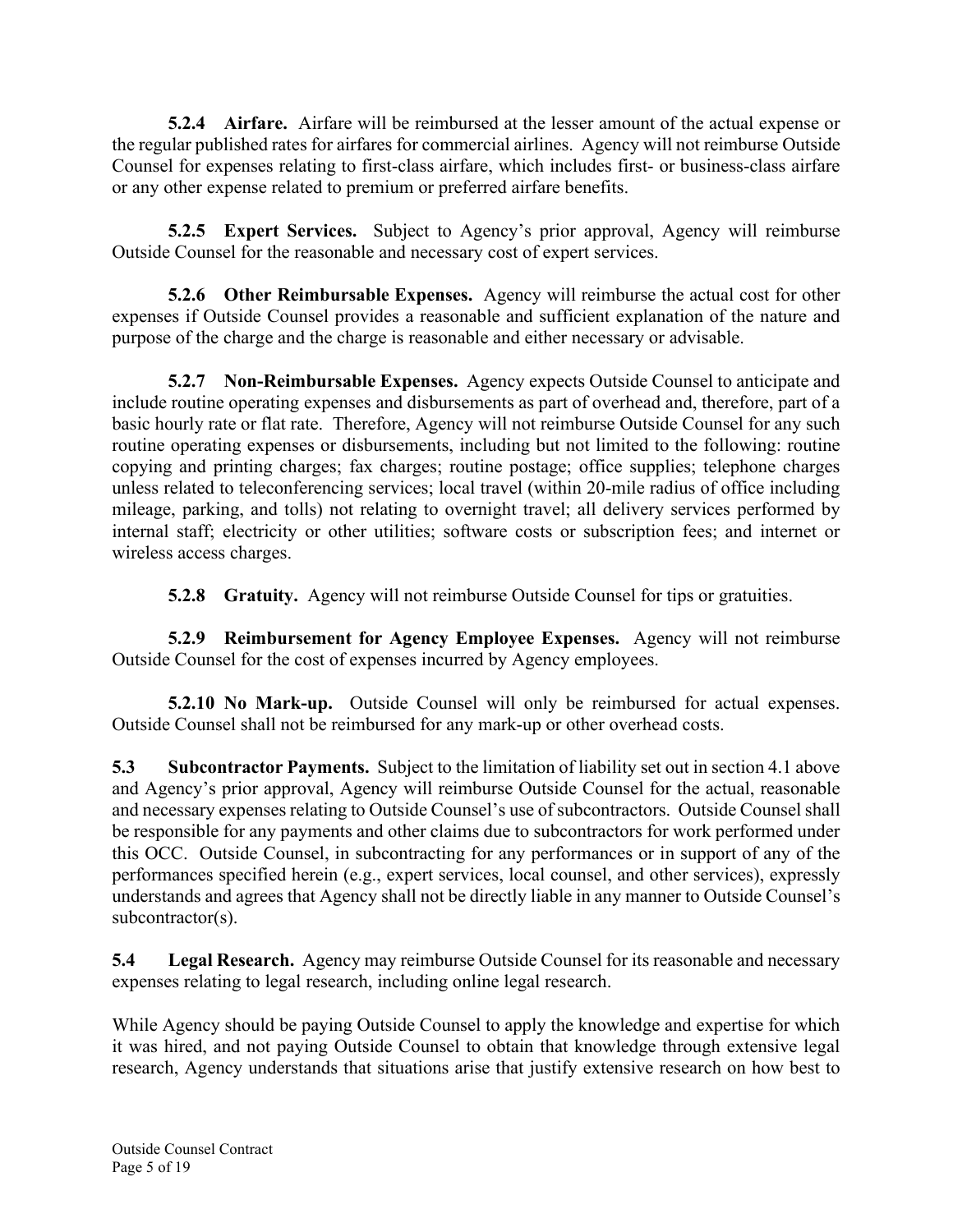proceed in order to achieve a desired result. Therefore, the need for extensive legal research will be addressed on a case-by-case basis by Outside Counsel and Agency.

**5.5 Administrative Staff/Clerks.** Agency will only pay for substantive legal work performed by attorneys or other qualified personnel, regardless of the job title or classification applicable to such individual. For purposes of this agreement, "substantive legal work" has the same meaning as defined by the Texas Paralegal Standards adopted by the Board of Directors of the State Bar of Texas. Agency will not pay for law clerks or interns, however classified, under any circumstances. Agency will not pay for administrative staff, such as secretarial support, librarians, case clerks, and accounting and billing clerks, for activities including but not limited to the following: overtime, file opening, file organization, docketing, and other administrative tasks; and preparation of billing, invoice review, budget preparation, and communications regarding same or any other accounting matter. The OAG cannot approve payment of any invoice if OAG determines, in its sole discretion, that the invoice includes a request for payment for services or expenses incurred that are administrative, clerical, or any other form of services other than substantive legal work.

**5.6 Training.** Agency will not pay for the education or training of attorneys, paralegals, or other staff of Outside Counsel, including assigning such staff on a transient basis to an Agency matter.

## **Section 6. Invoices for Payment.**

**6.1 General.** Agency and Outside Counsel agree to abide by the administrative rules adopted by the OAG governing the submission, review, and approval of invoices found at Title 1, Chapter 57 of the Texas Administrative Code. Agency and Outside Counsel understand and agree that no invoice shall seek reimbursement for services performed or expenses incurred in violation of the provisions of this OCC. Agency and Outside Counsel further understand and agree that the OAG cannot approve payment of any invoice if the OAG determines, in its sole discretion, that the invoice includes a request for payment for services that are prohibited by this OCC.

**6.1.1 Billing Period**. The billing period is the interval (ex. monthly) which determines the frequency Outside Counsel will submit invoices to the Agency. The billing period for this OCC is specified in Addendum B. Unless otherwise specified in Addendum B of the Contract, a billing period defined as "monthly" shall begin with the first day of the calendar month and end with the last day of the calendar month.

**6.1.2 Billable Time.** Agency will only pay for the services of individuals covered in Addendum B. All times must be billed in one-tenth hour or one-quarter hour increments, and must reflect only actual time spent. Tasks referencing correspondence and filings must describe the document received or authored. Agency expects to be billed for the actual time it takes to modify standardized forms, filings, and/or correspondence for use on the matter being billed. Agency will not reimburse Outside Counsel for the time it originally took to prepare any such standardized documents. Agency will not pay for review, execution, and processing of the OCC and submission of invoices.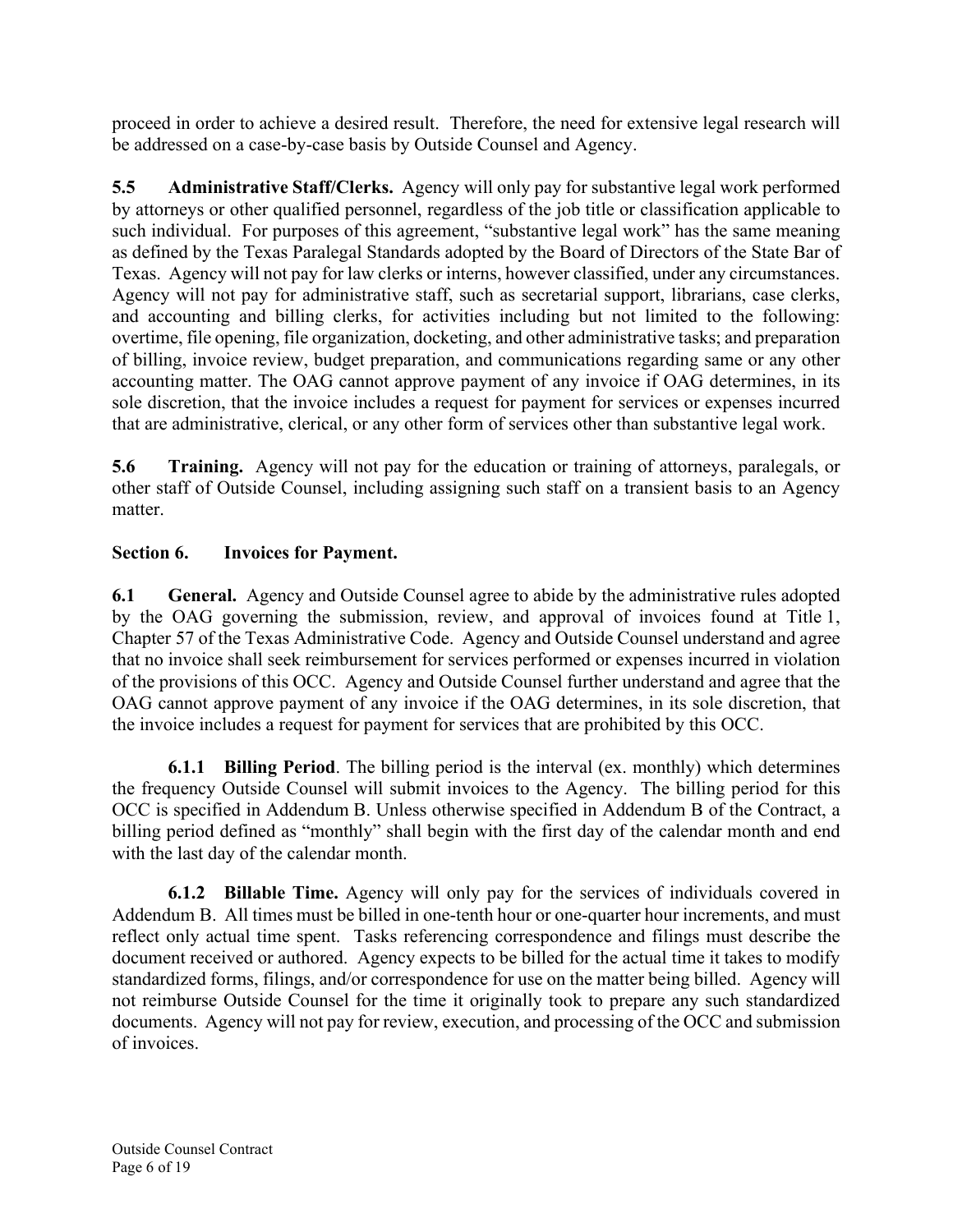**6.1.3 Submission of Invoices by Outside Counsel.** Outside Counsel must submit invoices to Agency for review within one calendar month from the end of the relevant billing period covered by the invoice. Outside Counsel must submit invoices to Agency at:

**6.1.4 Attorney General Review of Invoices**. Agency shall submit invoices received from Outside Counsel to the OAG for review and approval, in accordance with Tex. Gov't Code § 402.0212(b). Agency must submit invoices and other related information to the OAG in the manner identified by the OAG on its website:

<https://www.texasattorneygeneral.gov/divisions/financial-litigation/outside-counsel-contracts>

If Agency fails to comply with the requirements of Tex. Gov't Code § 402.0212 in its submission of invoices to the OAG for review, such invoices may not receive approval from the OAG.

Any invoices submitted directly to the OAG by Outside Counsel will not be reviewed. Outside Counsel must submit its invoices directly to Agency, in accordance with section 6.1.3 of this OCC.

**6.2 Subcontractor Invoices.** Subcontractor(s) shall directly invoice Outside Counsel, and Outside Counsel shall then invoice Agency for the work performed. The actual work performed by subcontractor shall be specifically identified in the invoice supported by attached documentation.

**6.3 Prompt Payment.** Payments to Outside Counsel by Agency under this OCC shall be in compliance with Chapters 402 and 2251 of the Texas Government Code and Title 34, Chapter 20, Subchapter F of the Texas Administrative Code.

**6.4 Administrative Fee.** Outside Counsel agrees that, pursuant to Subsection 402.0212(c) of the Texas Government Code and Title 1, Chapter 57 of the Texas Administrative Code, a nonrefundable administrative fee is due to the OAG for the review of Outside Counsel invoices. In the event that Outside Counsel fails to timely submit to the OAG the required administrative fee, any invoices shall be deemed incorrect and incomplete and not eligible for payment. Outside Counsel may not charge or seek reimbursement from the Agency for the payment of the administrative fee.

Checks or money orders must be made payable to the "Office of the Attorney General" and reference the OCC Number. Outside Counsel will submit the administrative fee to the following address:

> Outside Counsel Invoice Office of the Attorney General P.O. Box 13175 Austin, TX 78711-3175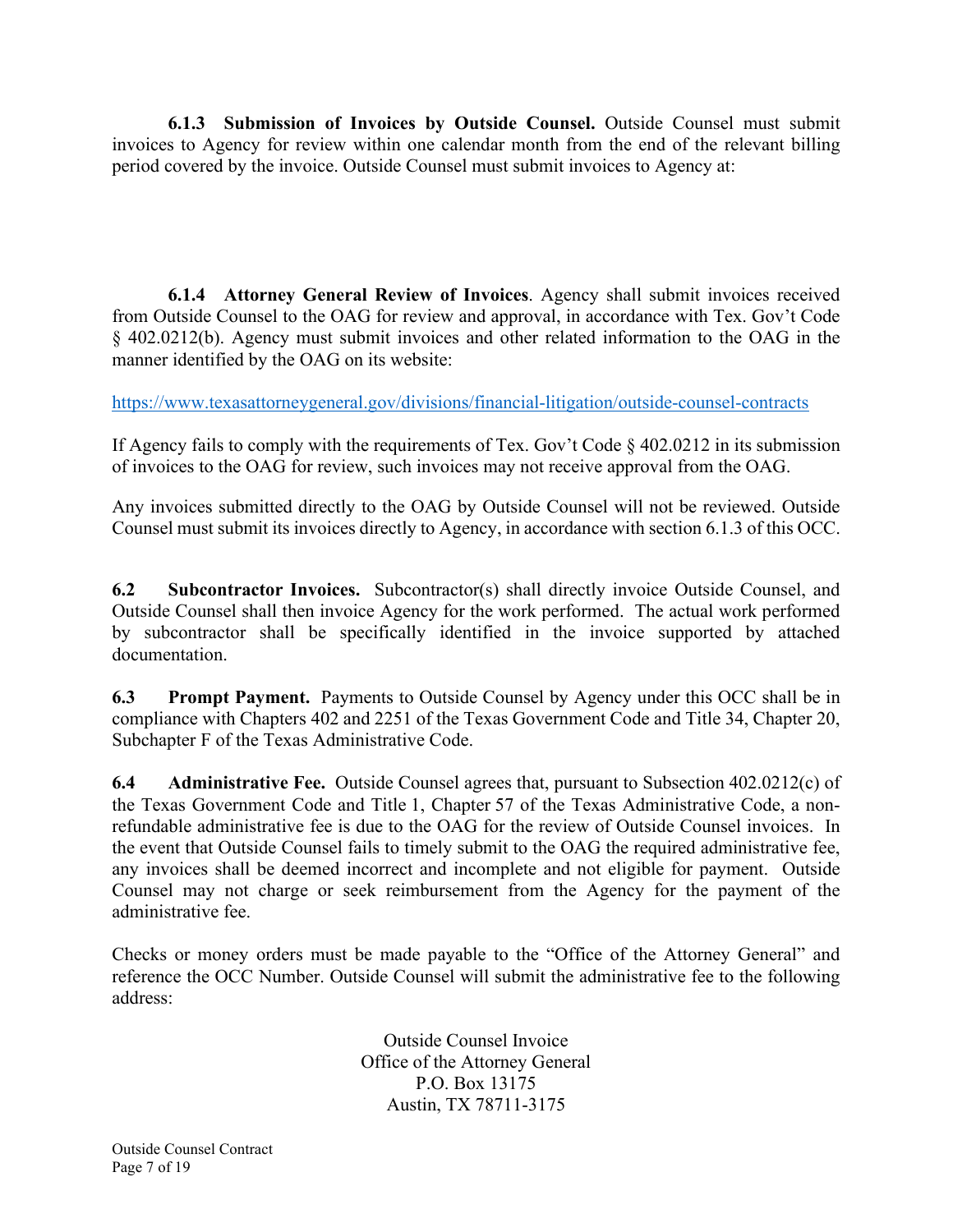#### **6.5 Supporting Documents; Right-to-Audit; Inspection of Records.**

**6.5.1 Duty to Maintain Records.** Outside Counsel shall maintain adequate records to support its charges, procedures, and performances to Agency for all work related to this OCC. Outside Counsel shall also maintain such records as are deemed necessary by Agency, the OAG, the State Auditor's Office, or federal auditors if federal funds are used to pay Outside Counsel, to ensure proper accounting for all costs and performances related to this OCC.

**6.5.2 Records Retention.** Outside Counsel shall retain, for a period of at least seven (7) years after the later of (1) the expiration or termination of this OCC or (2) the resolution of all issues that arise from any litigation, claim, negotiation, audit, open records request, administrative review, or other action involving this OCC, such records as are necessary to fully disclose the extent of services provided under this OCC, including but not limited to any daily activity reports, time distribution and attendance records, and other records that may show the basis of the charges made or performances delivered.

**6.5.3 Inspection of Records and Right to Audit.** Outside Counsel shall make available at reasonable times and upon reasonable notice, and for reasonable periods, all information related to the State of Texas' property, services performed, and charges, such as work papers, reports, books, data, files, software, records, and other supporting documents pertaining to this OCC, for purposes of inspecting, monitoring, auditing, or evaluating by Agency, the State of Texas, or their authorized representatives. Outside Counsel shall cooperate with auditors and other authorized Agency and State of Texas representatives and shall provide them with prompt access to all of such property as requested by Agency or the State of Texas.

**6.5.4 State Auditor.** In addition to and without limitation on the other audit provisions of this OCC, pursuant to Section 2262.154 of the Texas Government Code, the State Auditor's Office may conduct an audit or investigation of Outside Counsel or any other entity or person receiving funds from the State of Texas directly under this OCC or indirectly through a subcontract under this OCC. The acceptance of funds by Outside Counsel or any other entity or person directly under this OCC or indirectly through a subcontract under this OCC acts as acceptance of the authority of the State Auditor's Office, under the direction of the Legislative Audit Committee, to conduct an audit or investigation in connection with those funds. Under the direction of the Legislative Audit Committee, Outside Counsel or any other entity or person that is the subject of an audit or investigation by the State Auditor's Office must provide the State Auditor's Office with access to any information the State Auditor's Office considers relevant to the investigation or audit. Outside Counsel further agrees to cooperate fully with the State Auditor's Office in the conduct of the audit or investigation, including providing all records requested. Outside Counsel shall ensure that this paragraph concerning the authority to audit funds received indirectly by subcontractors through Outside Counsel and the requirement to cooperate is included in any subcontract it awards. The State Auditor's Office shall at any time have access to and the right to examine, audit, excerpt, and transcribe any pertinent books, documents, working papers, and records of Outside Counsel related to this OCC.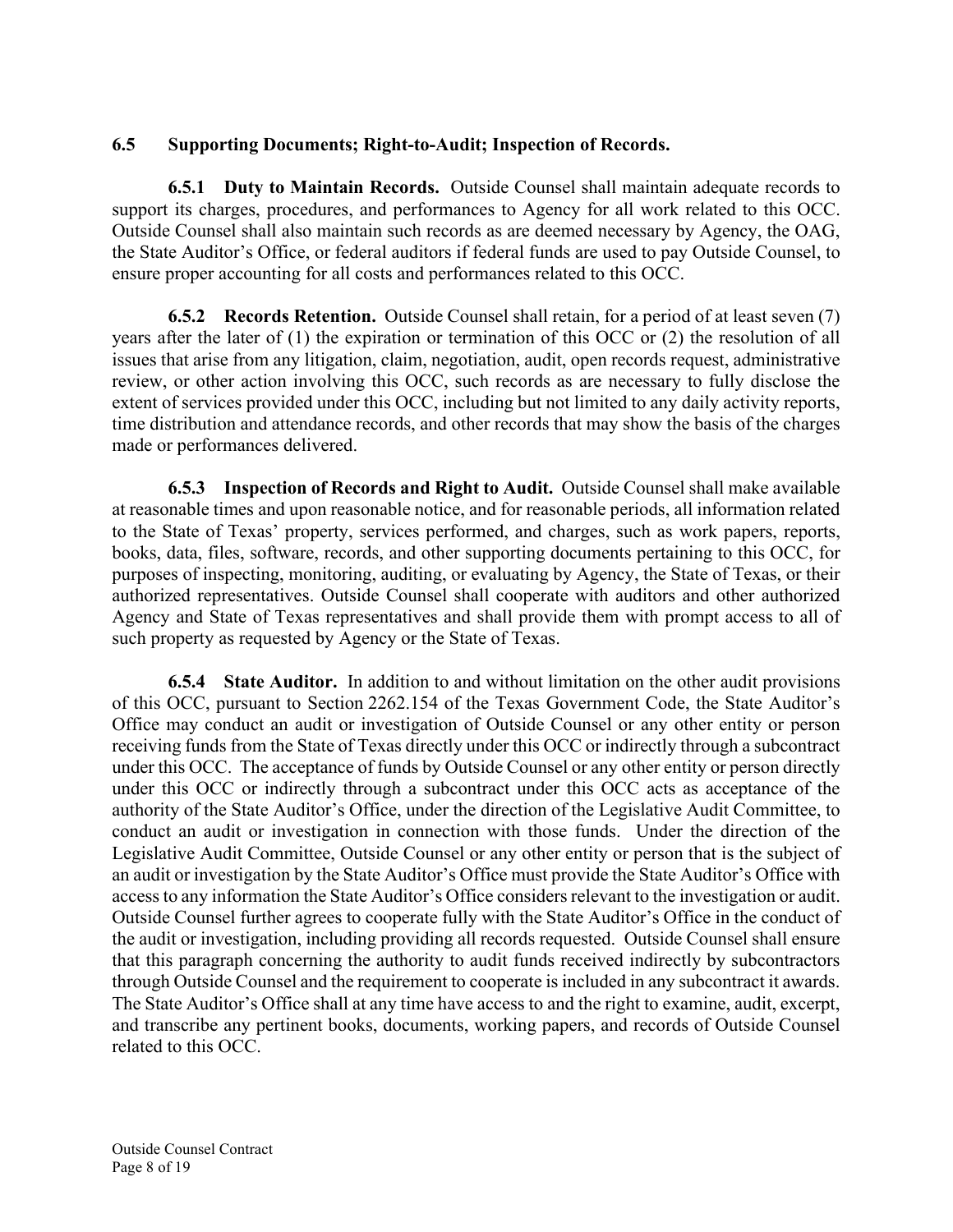## **Section 7. Termination**

**7.1 Convenience of the State.** Agency has the right to terminate this OCC, in whole or in part, without penalty, by notifying Outside Counsel in writing of such termination prior to the effective date of such termination. Such notification of termination shall state the effective date of termination. In the event of such termination, Outside Counsel shall, unless otherwise mutually agreed upon in writing, cease all services immediately, except such services that are necessary to wind-up, in a cost-effective manner, all services being provided. Subject to Section 4 of this OCC, Agency shall be liable for payments for all services performed under this OCC to the effective date of termination, plus any necessary services to cost effectively wind-up.

In the event the OAG withdraws its approval of this OCC during the OCC term, then Agency, in consultation with the OAG, shall terminate this OCC for convenience.

**7.2 Cause/Default.** In the event that Outside Counsel commits a material breach of this OCC, Agency may, upon written notice to Outside Counsel, immediately terminate all or any part of this OCC. Termination is not an exclusive remedy but will be in addition to any other rights and remedies provided in equity, by law, or under this OCC.

**7.3 Rights Upon Termination or Expiration.** Upon expiration or termination of this OCC for any reason, Outside Counsel shall, subject to Outside Counsel's professional obligations, immediately transfer to Agency all information and associated work products prepared by Outside Counsel or otherwise prepared for Agency pursuant to this OCC, in whatever form such information and work products may exist, to the extent requested by Agency. At no additional cost to Agency and in any manner Agency deems appropriate in its sole discretion, Agency is granted the unrestricted right to use, copy, modify, prepare derivative works from, publish, and distribute any component of the information, work product, or other deliverable made the subject of this OCC.

**7.4 Remedies.** Notwithstanding any exercise by Agency of its rights of early termination, Outside Counsel shall not be relieved of any liability to Agency for damages due to Agency by virtue of any breach of this OCC by Outside Counsel or for amounts otherwise due Agency by Outside Counsel.

**7.5 Termination by Outside Counsel.** Consistent with applicable rules of professional conduct, Outside Counsel may terminate this OCC upon reasonable notice for (1) material breach by Agency; or (2) if such applicable rules of professional conduct require such withdrawal.

## **Section 8. Certifications of Outside Counsel**

By agreeing to and signing this OCC, Outside Counsel hereby makes the following certifications and warranties:

**8.1 Delinquent Child Support Obligations.** Outside Counsel certifies that it is not ineligible to receive any grant, loan, or payment under this OCC pursuant to Section 231.006 of the Texas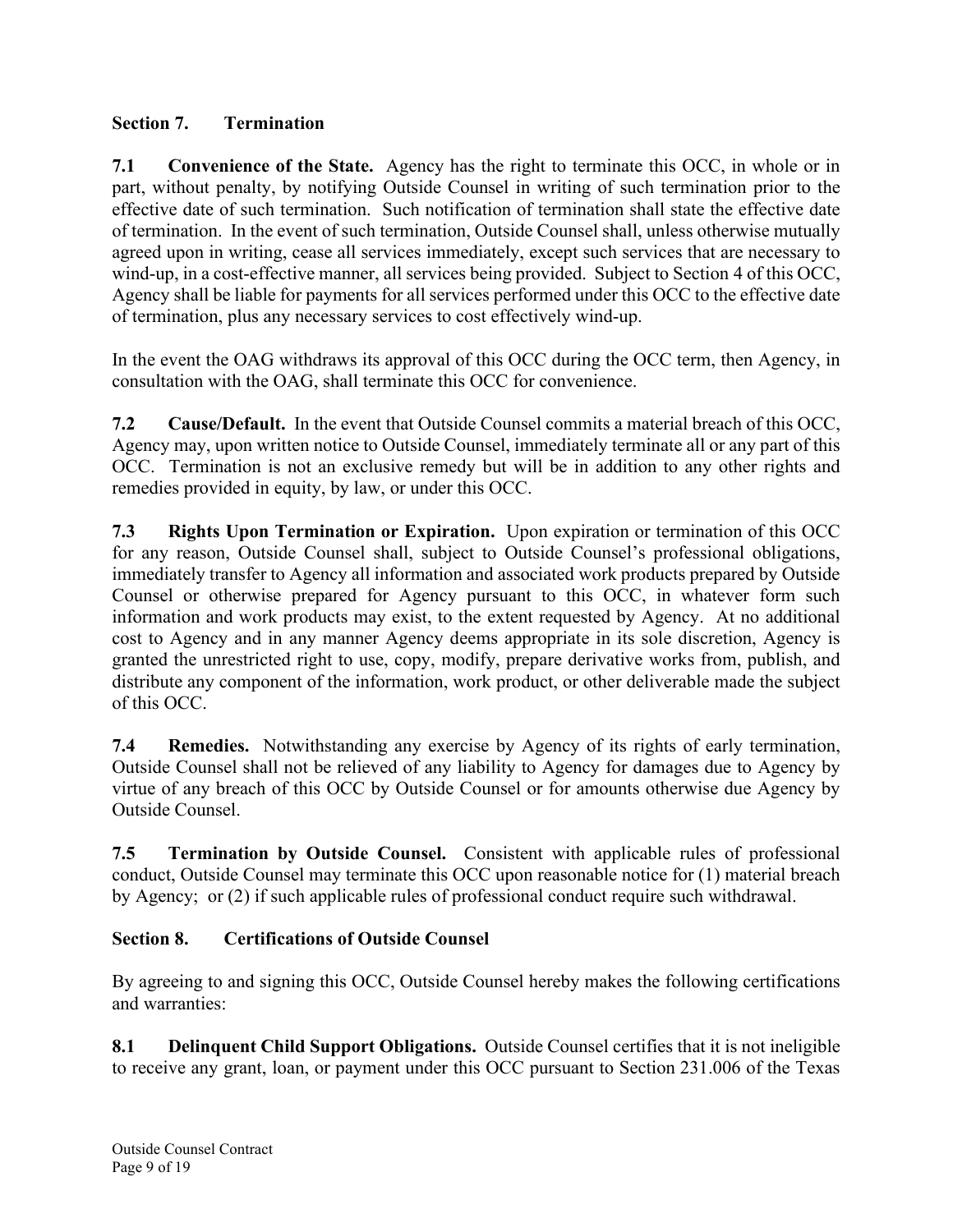Family Code and acknowledges that this OCC may be terminated and payment may be withheld if this certification is inaccurate.

**8.2 Buy Texas.** With respect to any services purchased pursuant to this OCC, Outside Counsel represents and warrants that it will buy Texas products and materials for use in providing the services authorized herein when such products and materials are available at a comparable price and within a comparable period of time when compared to non-Texas products and materials. This subsection does not apply to Outside Counsel providing legal services located outside the State of Texas.

**8.3 Gift to Public Servant.** Outside Counsel warrants that it has not given, nor does it intend to give at any time hereafter, any economic opportunity, future employment, gift, loan, gratuity, special discount, trip, favor, or service to a public servant in connection with the award of this OCC.

**8.4 Franchise Tax.** By signing this OCC, Outside Counsel certifies that its Texas franchise tax payments are current, or that it is exempt from or not subject to such tax, consistent with Chapter 171 of the Texas Tax Code.

**8.5 Outside Counsel License/Conduct.** Outside Counsel certifies that each attorney performing services under this OCC is an attorney in good standing under the laws of the State of Texas or the jurisdiction where the representation occurs. Outside Counsel will notify Agency and the OAG in writing within one business day of any lapse in an assigned attorney's licensed status or any final disciplinary action taken against an assigned attorney. For the Lead Counsel(s) named in Addendum B, Outside Counsel will provide documentation of good standing from the state bar or the licensing authority of the jurisdiction in which the attorney resides and is licensed. An attorney that is not licensed by the State Bar of Texas may not provide legal services and advice concerning Texas law.

**8.6 Debt to State.** Outside Counsel acknowledges and agrees that, to the extent Outside Counsel owes any debt (child support or other obligation) or delinquent taxes to the State of Texas, any payments Outside Counsel are owed under this OCC may be applied by the Comptroller of Public Accounts toward any such debt or delinquent taxes until such debt or delinquent taxes are paid in full.

**8.7 Prohibited Bids and Contracts.** Under Section 2155.004 of the Texas Government Code, Outside Counsel certifies that it is not ineligible to receive this OCC and acknowledges that this OCC may be terminated and payment withheld if this certification is inaccurate.

**8.8 Compliance with State Law Contracting Provisions.** Agency and Outside Counsel certify that this OCC is compliant, and will remain compliant, with any and all applicable laws governing contracts involving the State of Texas or its agencies, including, but not limited to, Sections 572.054 (Representation by Former Officer or Employee of Regulatory Agency Restricted; Criminal Offense), 572.069 (Certain Employment for Former State Officer or Employee Restricted), 669.003 (Contracting with Executive Head of State Agency), 2252.901 (Contracts with Former or Retired Agency Employees), 2252.908 (Disclosure of Interested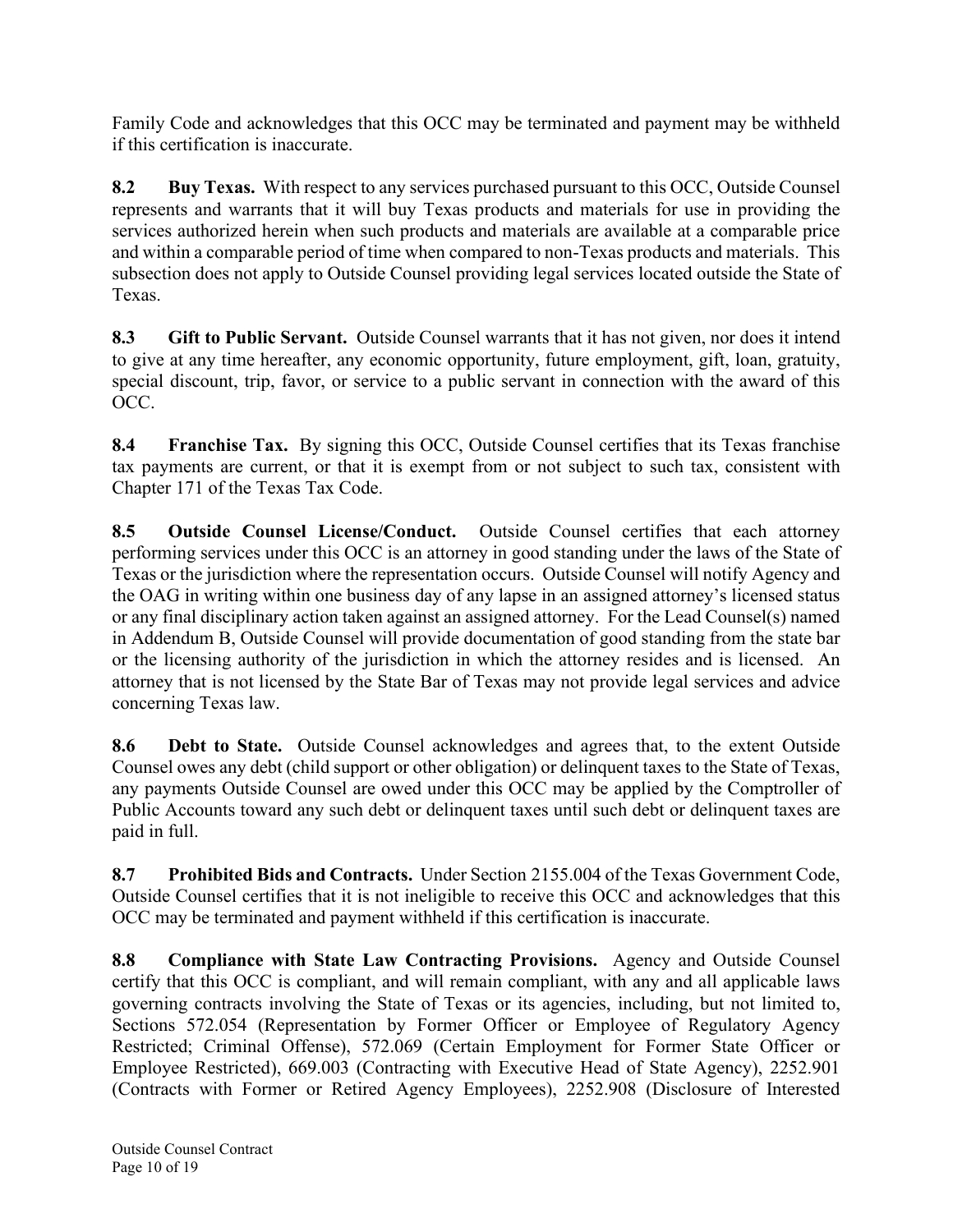Parties), and 2261.252 (Disclosure of Potential Conflicts of Interest; Certain Contracts Prohibited) of the Texas Government Code.

**8.9 Does not Boycott Israel.** Pursuant to Section 2271.002 of the Texas Government Code, Outside Counsel certifies, by executing this OCC, that either (i) Outside Counsel meets an exemption criteria under Section 2271.002; or (ii) does not, and will not during the term of this OCC, boycott Israel. Outside Counsel further certifies that no subcontractor of Outside Counsel boycotts Israel and will not boycott Israel during the term of the agreement. Outside Counsel agrees to take all necessary steps to ensure the foregoing certification remains true during the term of this OCC.

**8.10 Prohibited Companies.** Outside Counsel certifies, by executing this OCC, that neither Outside Counsel, nor any subcontractor of Outside Counsel, is a company under Texas Government Code section 2252.152 with which Agency may be prohibited from contracting. Outside Counsel agrees to take all necessary steps to ensure this certification remains true during the term of this OCC.

**8.11 Limitation on Abortion Funding.** Outside Counsel acknowledges and agrees that, under article IX, section 6.24 of the General Appropriations Act, 87th Leg., R.S. (2021), and except as provided by that Act, funds (whether for fees or reimbursement of expenses) may not be distributed under this OCC to any individual or entity that: (1) performs an abortion procedure that is not reimbursable under the State of Texas' Medicaid program; (2) is commonly owned, managed, or controlled by an entity that performs an abortion procedure that is not reimbursable under the State of Texas' Medicaid program; or (3) is a franchise or affiliate of an entity that performs an abortion procedure that is not reimbursable under the State of Texas' Medicaid program.

**8.12 Contracting Information Responsibilities**. Outside Counsel represents and warrants that, to the extent applicable, it will comply with the requirements of Section 552.372(a) of the Texas Government Code. Except as provided by Section 552.374(c) of the Texas Government Code, the requirements of Subchapter J, Chapter 552 of the Government Code, may apply to this OCC and Outside Counsel agrees that the OCC can be terminated if Outside Counsel knowingly or intentionally fails to comply with a requirement of that subchapter.

**8.13 Excluded Parties.** Outside Counsel certifies that it is not listed in the prohibited vendors list authorized by Executive Order No. 13224, "Blocking Property and Prohibiting Transactions with Persons Who Commit, Threaten to Commit, or Support Terrorism", published by the United States Department of the Treasury, Office of Foreign Assets Control.

**8.14 Executive Head of State Agency Affirmation**. Under Section 669.003 of the Texas Government Code, relating to contracting with an executive head of a state agency, Outside Counsel represents that no person who served as an executive of Agency, in the past four (4) years, was involved with or has any interest in this OCC. If Outside Counsel employs, employed, or has used the services of a former executive of Agency, then Outside Counsel certifies that it has previously provided to Agency the following information: name of the former executive, the date of separation from the Agency, the position held with Outside Counsel, and the date(s) of employment with Outside Counsel.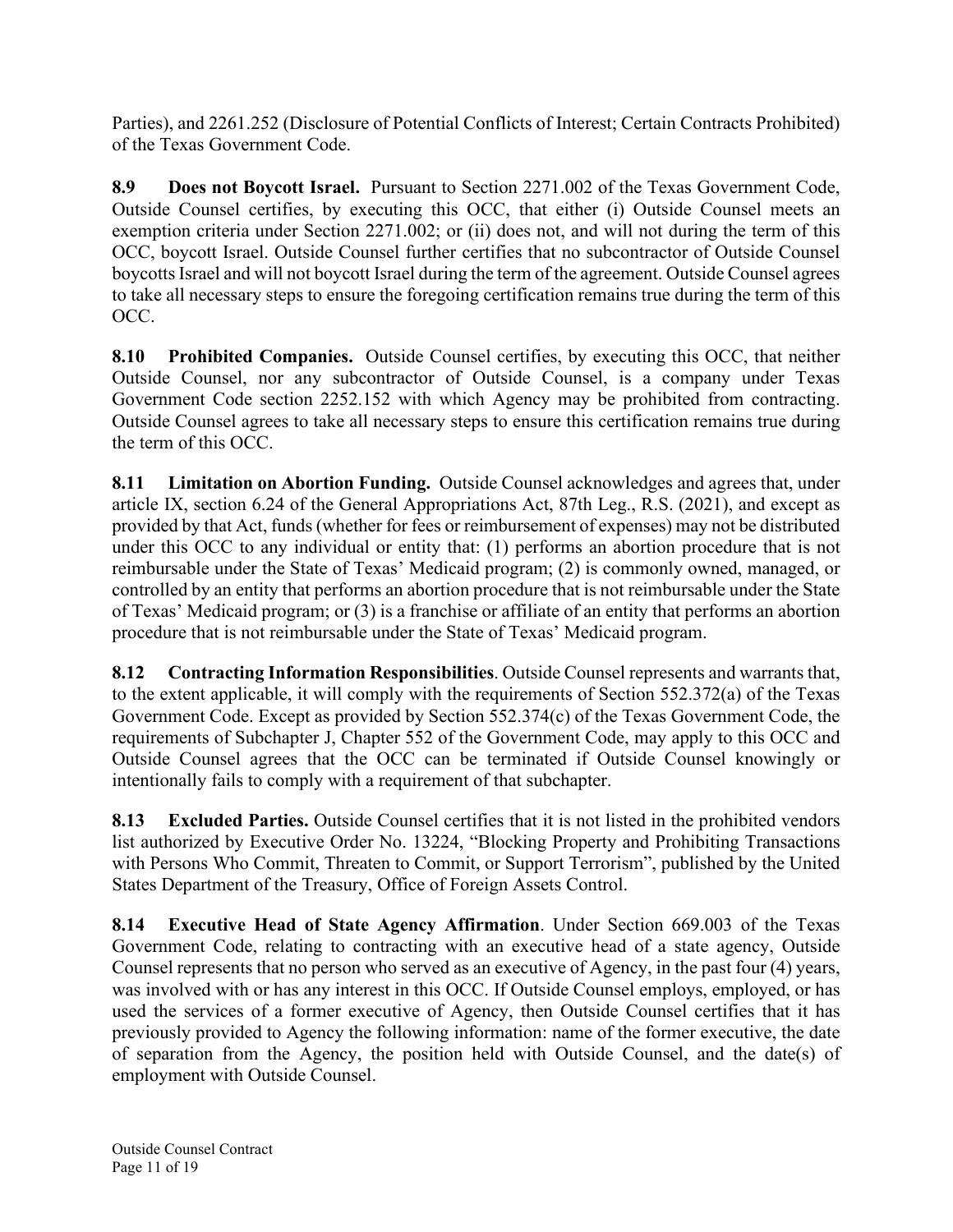**8.15 No Conflicts of Interest**. In addition to the conflict interest requirements of Section 9.8 below, Outside Counsel represents and warrants that the provision of services or other performance under the contract will not constitute an actual or potential conflict of interest or reasonably create an appearance of impropriety.

**8.16. Prior Disaster Relief Contract Violation**. Under Section 2155.006 and 2261.053 of the Texas Government Code, Outside Counsel certifies that the individual or business entity named in this OCC is not ineligible to be awarded this OCC and acknowledges that this OCC may be terminated and payment withheld if this certification is inaccurate.

**8.17 Does not Discriminate Against Firearm and Ammunition Industries.** If Outside Counsel is required to make a written verification related to firearm entities or firearm trade associations pursuant to Section 2274.002 of the Texas Government Code, Outside Counsel verifies that it does not have a practice, policy, guidance, or directive that discriminates against a firearm entity or firearm trade association, and that Outside Counsel will not discriminate during the term of the contract against a firearm entity or firearm trade association.

**8.18 Does not Discriminate Against Energy Companies.** If Outside Counsel is required to make a written verification related to energy companies pursuant to Section 2274.002 of the Texas Government Code, Outside Counsel verifies that it does not boycott energy companies, and that Outside Counsel will not boycott energy companies during the term of the contract.

**8.19 COVID-19 Vaccine Passport Prohibition.** Pursuant to Texas Health and Safety Code, Section 161.0085(c), a business in the state of Texas may not require a customer to provide any documentation certifying the customer's COVID-19 vaccination or post-transmission recovery on entry to, to gain access to, or to receive service from the business. Outside Counsel represents and warrants that it is in compliance with Texas Health and Safety Code, Section 161.0085 and is eligible, pursuant to that section, to enter into a contract payable with state funds.

## **Section 9. General Terms and Conditions**

**9.1 Independent Contractor.** Outside Counsel agrees and acknowledges that during the OCC Term, Outside Counsel and Outside Counsel's subcontractors are independent contractors of Agency or the State of Texas and are not employees of Agency or the State of Texas.

**9.1.1** Outside Counsel will be solely and entirely responsible for its acts and the acts of its agents, employees, subcontractors, and representatives in the performance of this OCC.

**9.1.2** Outside Counsel agrees and acknowledges that during the OCC Term, Outside Counsel shall be entirely responsible for the liability and payment for Outside Counsel or Outside Counsel's employees or assistants, of all taxes of whatever kind, arising out of the performances in this OCC. Other than the payments described in this OCC, Outside Counsel agrees and acknowledges that Outside Counsel or Outside Counsel's employees or assistants shall not be entitled to any State benefit on account of the services provided hereunder. Agency shall not be liable to Outside Counsel, its employees, agents, or others for the payment of taxes or the provision of unemployment insurance and/or workers' compensation, or any benefit due to a state employee. If Agency or the State of Texas shall nonetheless become liable for such payments or obligations,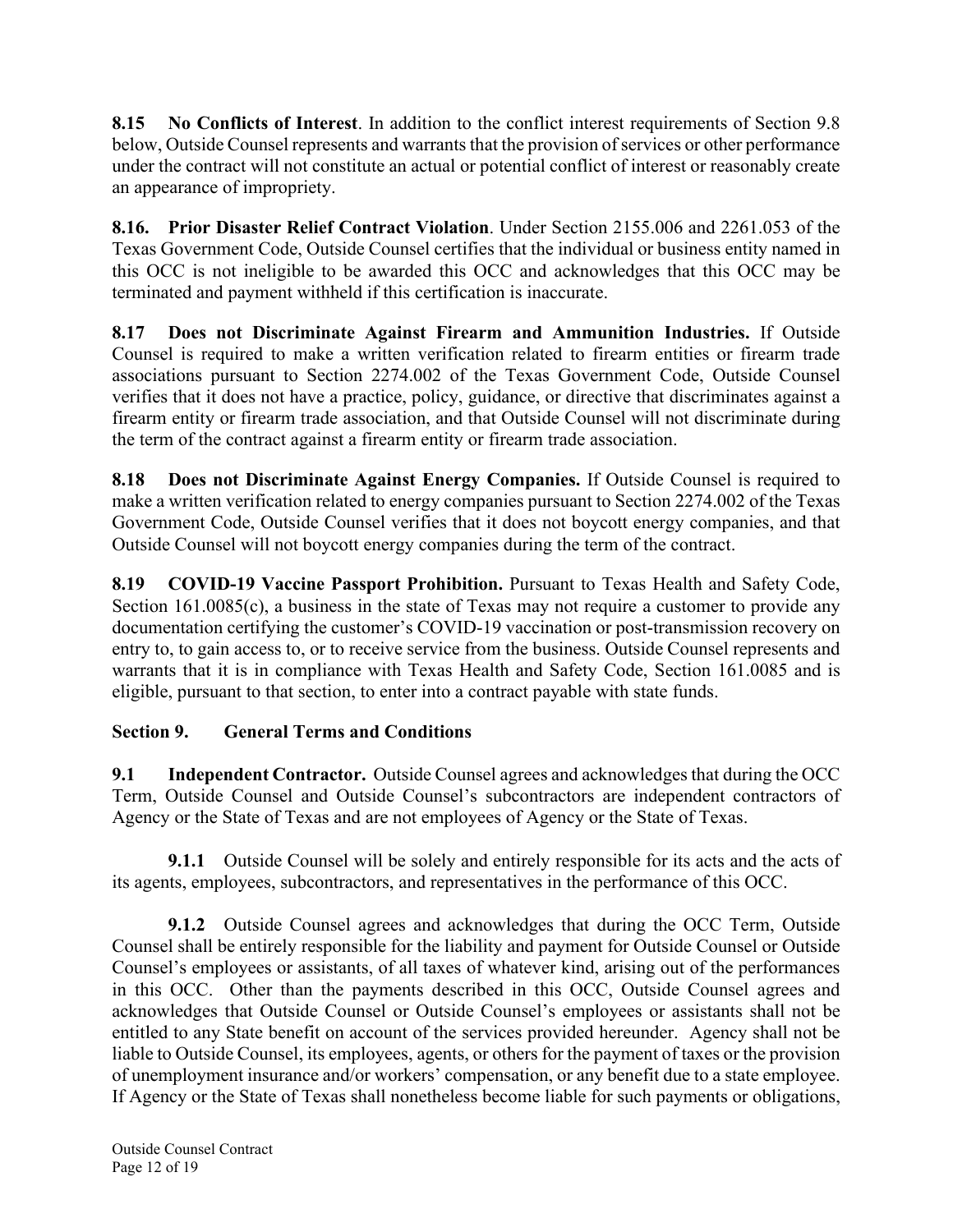Outside Counsel shall promptly pay or reimburse Agency or the State of Texas for such liability or obligation.

**9.2 Assignment of OCC.** Outside Counsel may not assign this OCC, or assign any right or delegate any duty under this OCC, without prior written approval from the Agency and the OAG. Any attempted assignment in violation of this provision is void and without effect.

**9.3 Survival.** The obligations of Outside Counsel under the following sections and subsections shall survive the termination or expiration of this OCC: 3.3, 4, 5, 6.5, 7.1, 7.3, 7.4, 8.8, 9.7, 9.8, 9.11, and 9.13.

**9.4 Copyright/Intellectual Property.** Outside Counsel shall take reasonable measures to protect Agency from material risks of Agency liability known to Outside Counsel for any copyright or patent infringement or disclosure of trade secrets resulting from the use of any equipment, materials, information, or ideas furnished by Outside Counsel pursuant to this OCC (other than equipment, materials, information, or ideas supplied or required by Agency or its employees or other agents). Outside Counsel and Agency agree to furnish timely written notice to each other, and to the OAG, of any claim of copyright, patent, trade secret, or other intellectual property infringement arising out of services under this OCC.

**9.5 Media Releases or Pronouncements.** Outside Counsel understands that the OAG and Agency do not endorse any vendor, commodity, or service. Outside Counsel, its employees, representatives, agents, or subcontractors may not participate in any media event or issue any media release, advertisement, publication, editorial, article, or public pronouncement that pertains to this OCC or the services or project to which this OCC relates or that mentions the OAG or Agency without the prior written approval of the OAG and Agency.

**9.6 Written Notice Delivery.** Any notice required or permitted to be given under this OCC by one party to the other party shall be in writing and shall be given and deemed to have been given immediately if delivered in person to the recipient's address set forth in this subsection, or on the date shown on the certificate of receipt if placed in the United States mail, postage prepaid, by registered or certified mail with return receipt requested, addressed to the receiving party at the address hereinafter specified.

**9.6.1 Outside Counsel's Address.** The address for Outside Counsel for all purposes under this OCC and for all notices hereunder shall be: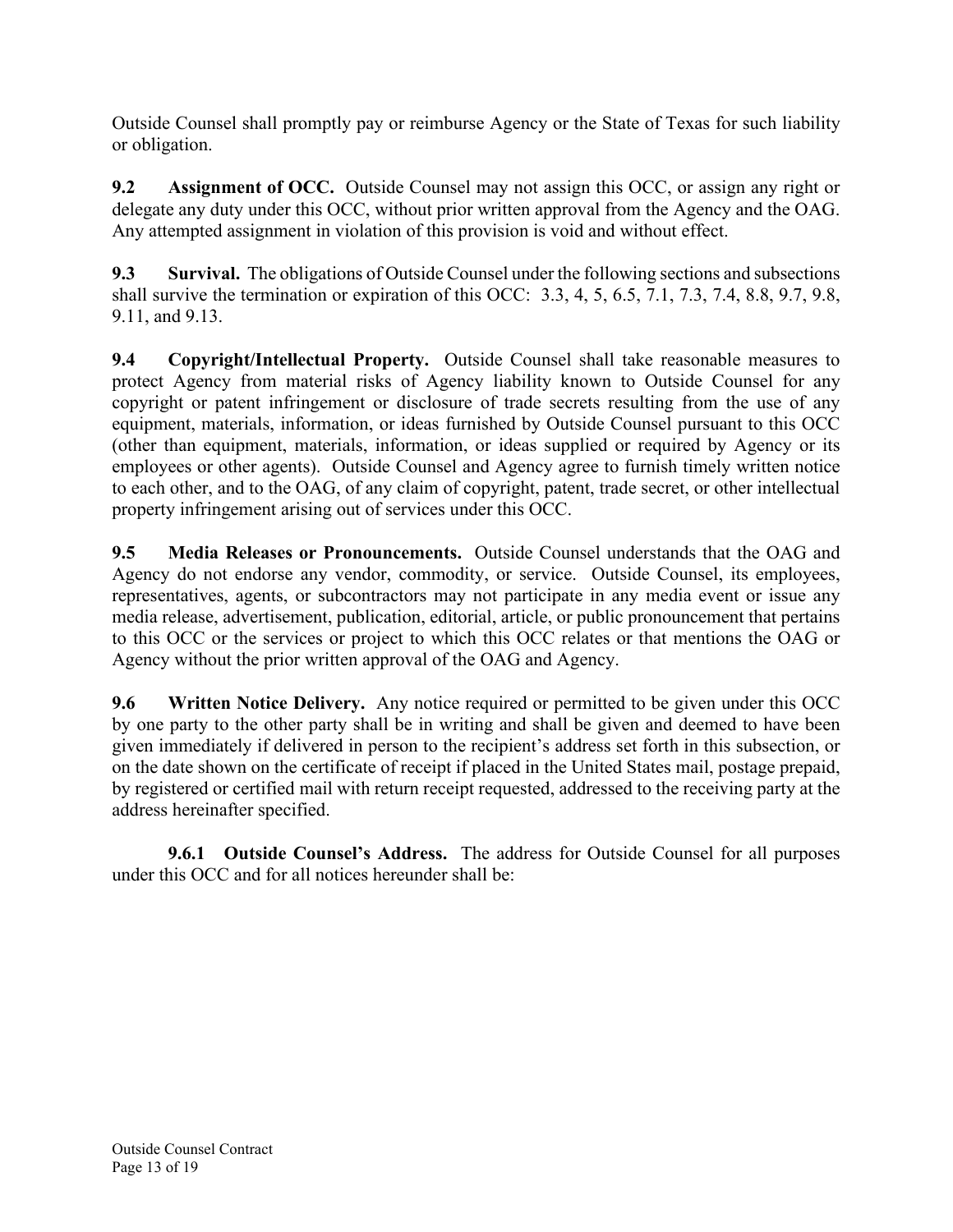**9.6.2 OAG's and Agency's Addresses.** The addresses for the OAG and Agency for all purposes under this OCC, except as provided by Subsection 6.4, and for all notices hereunder shall be:

#### Agency Address OAG Address

Outside Counsel Contract Coordinator Office of the Attorney General General Counsel Contract Unit (MC 074-1) Post Office Box 12548 Austin, Texas 78711-2548

#### **9.7 Dispute Resolution.**

**9.7.1** The dispute resolution process provided for in Chapter 2260 of the Texas Government Code shall be used, as further described herein, by Agency and by Outside Counsel to attempt to resolve any claim for breach of this OCC made by Outside Counsel.

**9.7.2** Outside Counsel's claims for breach of this OCC that the Parties cannot resolve in the ordinary course of business shall be submitted to the negotiation process provided in Chapter 2260, Subchapter B, of the Government Code. To initiate the process, Outside Counsel shall submit written notice, as required by Subchapter B, to the Agency's contact with a copy to the Texas First Assistant Attorney General or his/her designee. Said notice shall specifically state that the provisions of Chapter 2260, Subchapter B, are being invoked. A copy of the notice shall also be given to all other representatives of Outside Counsel and Agency otherwise entitled to notice under this OCC. Compliance by Outside Counsel with Subchapter B is a condition precedent to the filing of a contested case proceeding under Chapter 2260, Subchapter C, of the Government Code.

**9.7.3** The contested case process provided in Chapter 2260, Subchapter C, of the Texas Government Code is Outside Counsel's sole and exclusive process for seeking a remedy for any and all alleged breaches of this OCC by Agency or the State of Texas if the Parties are unable to resolve their disputes under Section 9.7.2 of this OCC.

**9.7.4** Compliance with the contested case process provided in Chapter 2260, Subchapter C, of the Texas Government Code is a condition precedent to seeking consent to sue from the Legislature under Chapter 107 of the Texas Civil Practices and Remedies Code. Neither the execution of this OCC by Agency nor any other conduct of any representative of Agency relating to this OCC shall be considered a waiver of sovereign immunity.

**9.7.5** The submission, processing, and resolution of Outside Counsel's claim is governed by Agency's published rules, if any. If no Agency rules have been published, then Title 1, Chapter 68 of the Texas Administrative Code adopted by the OAG pursuant to Chapter 2260, as currently effective, hereafter enacted, or subsequently amended, shall govern.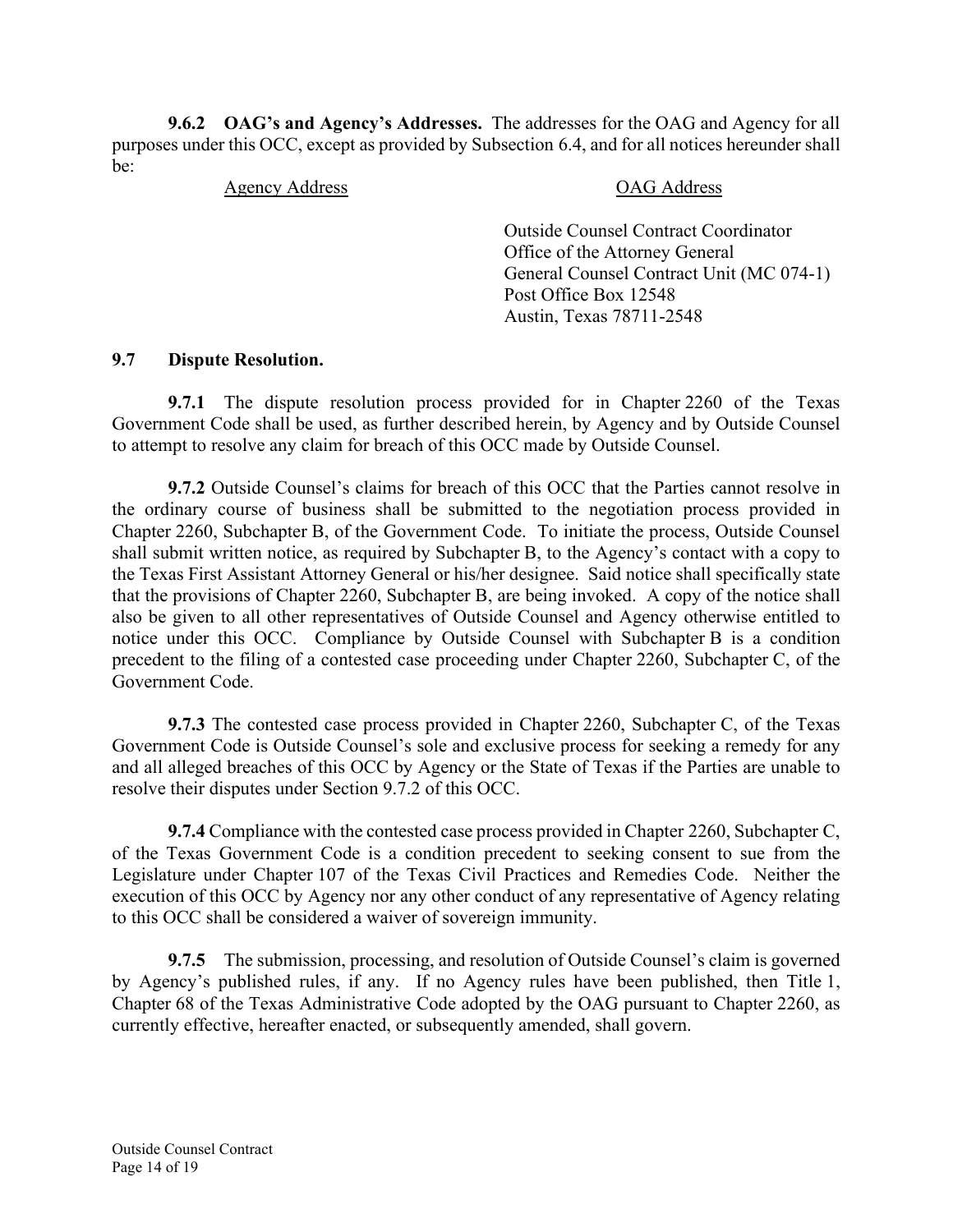#### **9.8 Conflict of Interest.**

**9.8.1** Neither local funds nor funds appropriated by the General Appropriations Act may be expended to pay the legal fees or expenses of Outside Counsel in representing Agency in any matter if Outside Counsel is representing a plaintiff in a proceeding seeking monetary damages from the State of Texas or any of its agencies. For these purposes, "proceedings seeking monetary damages" do not include actions for tax refunds, compensation for exercise of eminent domain authority, or reimbursement of costs of litigation and attorney's fees.

**9.8.2** In addition to the ongoing conflict of interest requirements included in Sections 9.8.3 and 9.8.4 below, neither local funds nor funds appropriated by the General Appropriations Act may be used to pay the legal fees or expenses of Outside Counsel under this OCC if Outside Counsel currently represents, has represented in the six months preceding this OCC, or will represent in the six months following the termination of this OCC, a client before Agency.

**9.8.3** Outside Counsel shall regularly conduct conflicts analyses on its interests and those of its clients and any subcontractor and immediately disclose, in writing, to Agency and the OAG any actual or potential conflict with respect to Agency, OAG, or the State of Texas.

**9.8.4** Outside Counsel has a continual and ongoing obligation to immediately notify the OAG and Agency, in writing, upon discovery of any actual or potential conflict to Agency, the OAG, or the State of Texas.

**9.9 Taxes.** This OCC shall not be construed so as to supersede the laws of the United States or the State of Texas that accord the State of Texas, Agency, and all departments, agencies, and instrumentalities of the State of Texas exemptions from the payment(s) of all taxes of whatever kind. To the extent allowed by law, Agency will provide, upon the request of Outside Counsel during this OCC Term, all applicable tax exemption documentation.

**9.10 Signatories.** Having agreed to the terms herein, the undersigned signatories hereby represent and warrant that they have authority to enter into this OCC and are acting in their official capacities.

**9.11 Applicable Law; No Waiver of Immunity; Exclusive Jurisdiction and Venue.** This OCC is made and entered into in the State of Texas, and this OCC and all disputes arising out of or relating to this OCC shall be governed by the laws of the State of Texas, without regard to any otherwise applicable conflict of law rules or requirements.

Outside Counsel agrees that Agency and the State of Texas do not waive any immunity (including, without limitation, state or federal sovereign immunity). Outside Counsel further agrees that any properly allowed litigation arising out of or in any way relating to this OCC shall be commenced exclusively in a court of competent jurisdiction in Travis County, Texas. Outside Counsel thus hereby irrevocably and unconditionally consents to the exclusive jurisdiction of a court of competent jurisdiction in Travis County, Texas for the purpose of prosecuting or defending such litigation. Outside Counsel hereby waives and agrees not to assert: (a) that Outside Counsel is not personally subject to the jurisdiction of a court of competent jurisdiction in Travis County, Texas,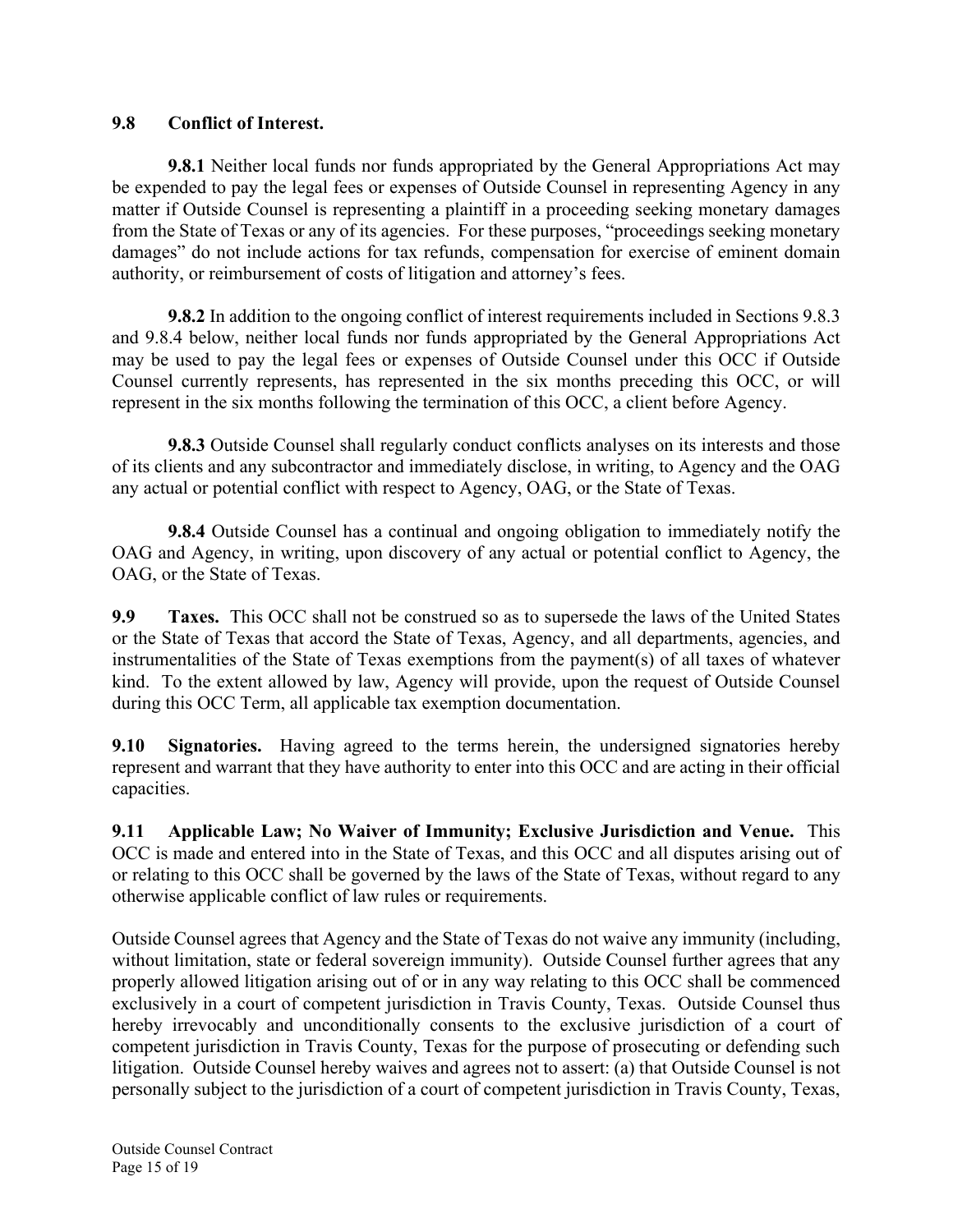(b) that the suit, action or proceeding is brought in an inconvenient forum, (c) that the venue of the suit, action or proceeding is improper, or (d) any other challenge to jurisdiction or venue.

**9.12** Amendments. This OCC, including addenda hereto, may be amended only upon written agreement signed by the Parties and approved by the OAG.

**9.13 Severability/Interpretation.** The fact that a particular provision in this OCC is held under any applicable law to be void or unenforceable in no way affects the validity of other provisions, and this OCC will continue to be binding on both Parties. Any provision that is held to be void or unenforceable will be interpreted by the Parties or the courts to be replaced with language that is as close as possible to the intent of the original provision so as to effectuate the purpose of this OCC. Any ambiguous or conflicting terms shall be interpreted and construed in such a manner as to accomplish the purpose of this OCC.

**9.14 Insurance Required.** Outside Counsel certifies that it presently maintains malpractice insurance in an amount not less than Agency's limitation of liability under Section 4.1 of this OCC.

Outside Counsel agrees to maintain at least this amount of insurance coverage during this OCC Term. Further, Outside Counsel agrees to give notice to Agency and to the OAG in the event any amount of malpractice insurance is canceled. Outside Counsel also agrees to furnish to Agency or the OAG certified copies of such insurance policies when requested. Outside Counsel agrees that no claim by Agency and the State of Texas for damages resulting from breach of Outside Counsel's duties to Agency under this OCC shall be limited to the amount of malpractice insurance maintained by Outside Counsel.

**9.15 Additional Terms.** Any additional terms agreed to by Outside Counsel and Agency shall be electronically appended to this Contract and must be approved by the OAG. These terms shall not be inconsistent with or contrary to the Contract terms listed in Sections 1–9 of this OCC, and nothing in any additional terms or conditions shall remove or modify terms contained in Sections 1–9. In the event of any conflict, ambiguity or inconsistency between any additional terms and conditions appended electronically hereto and Sections 1–9 of this Outside Counsel Contract, Sections 1–9 shall take precedence and control.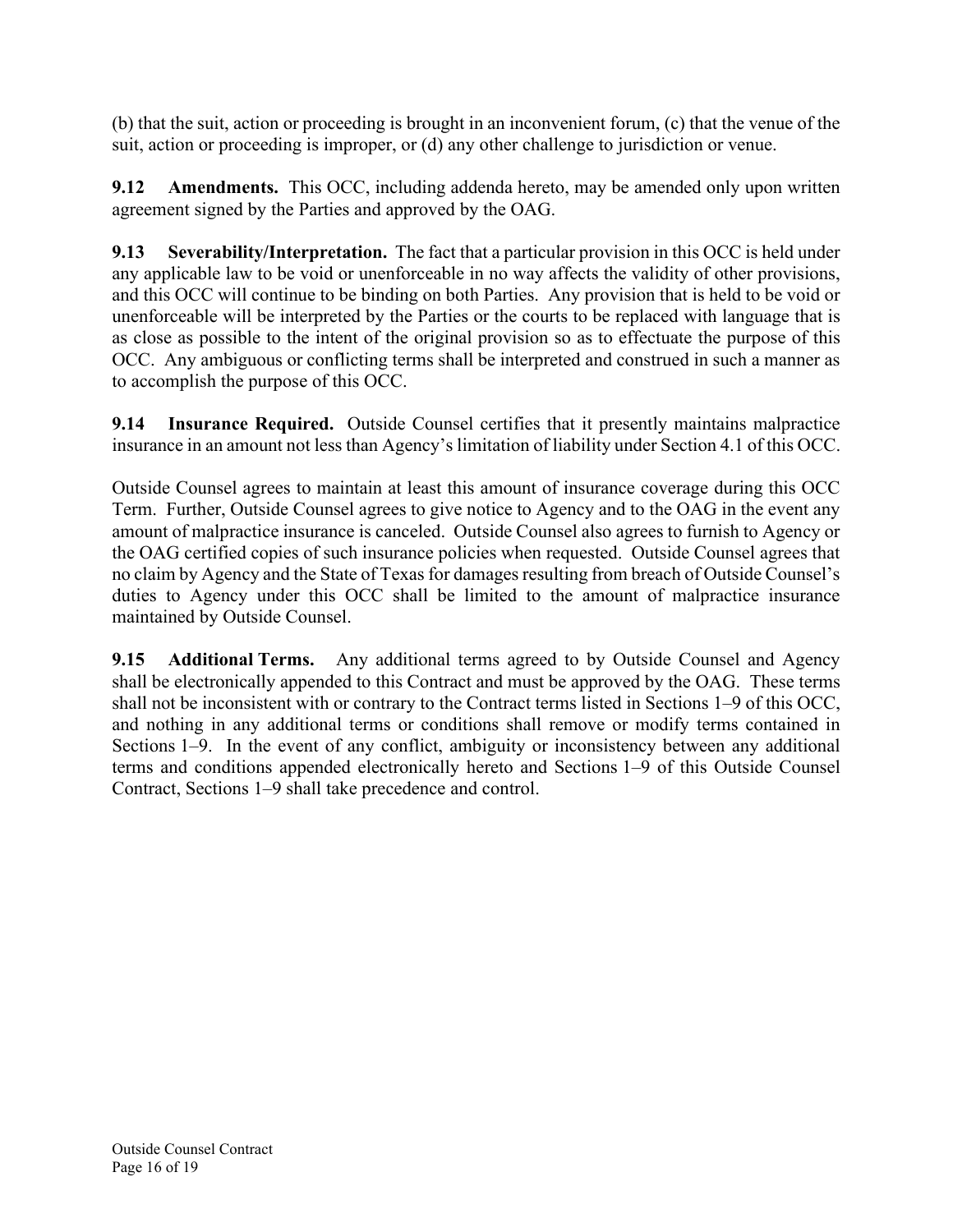## **IN WITNESS THEREOF, THE PARTIES HAVE SIGNED AND EXECUTED THIS OCC.**

 $\overline{\phantom{a}}$  , and the state of  $\overline{\phantom{a}}$  , and  $\overline{\phantom{a}}$  , and  $\overline{\phantom{a}}$  , and  $\overline{\phantom{a}}$ 

Tax ID#

Approved:

By the Office of the Attorney General of Texas

 $\mathcal{L}_\text{max}$  and  $\mathcal{L}_\text{max}$  and  $\mathcal{L}_\text{max}$  and  $\mathcal{L}_\text{max}$ 

Texas Attorney General or Designee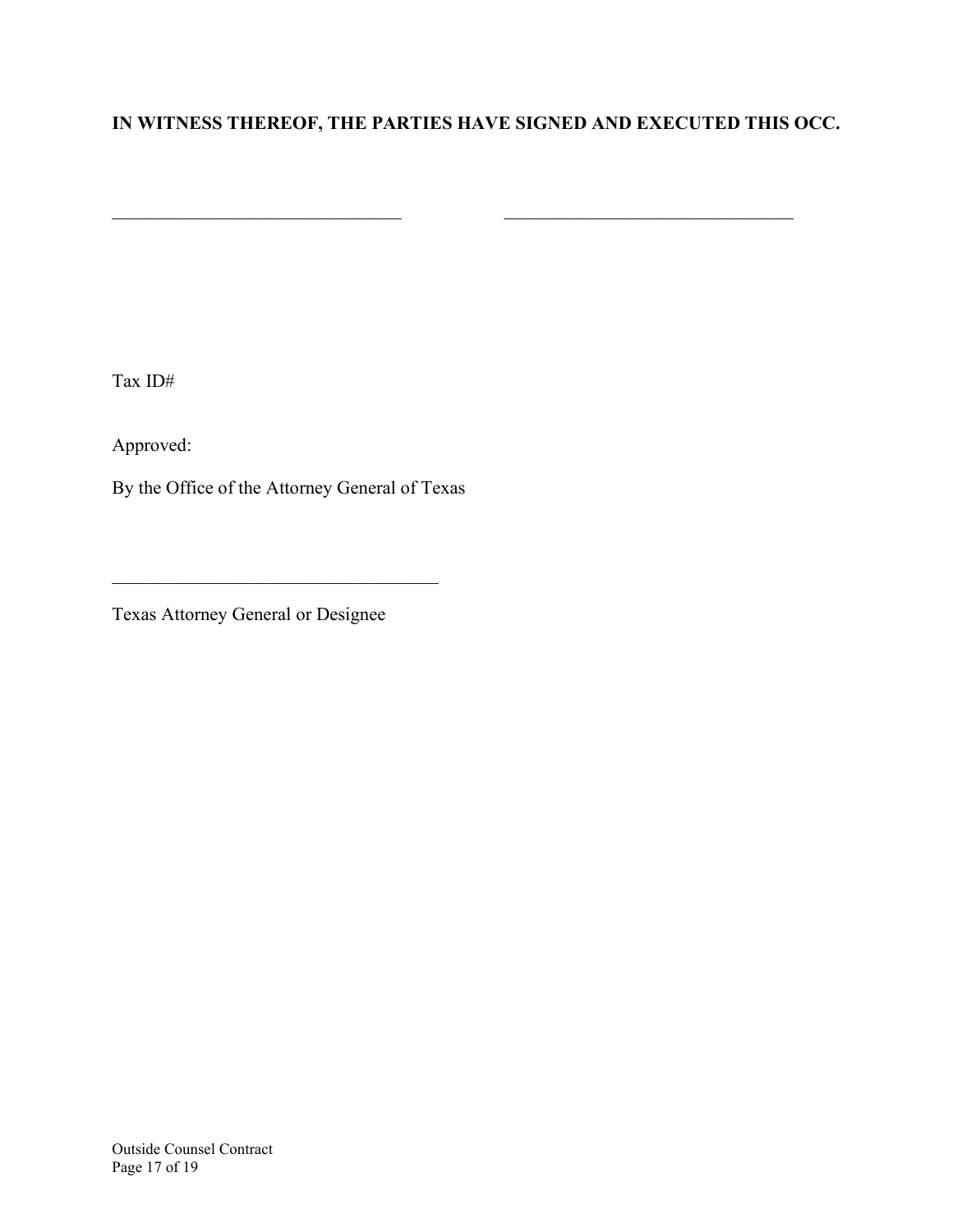# **OUTSIDE COUNSEL CONTRACT**

**OAG Contract No**. \_\_\_\_\_\_\_\_\_\_\_\_\_

**Addendum A** 

**Services**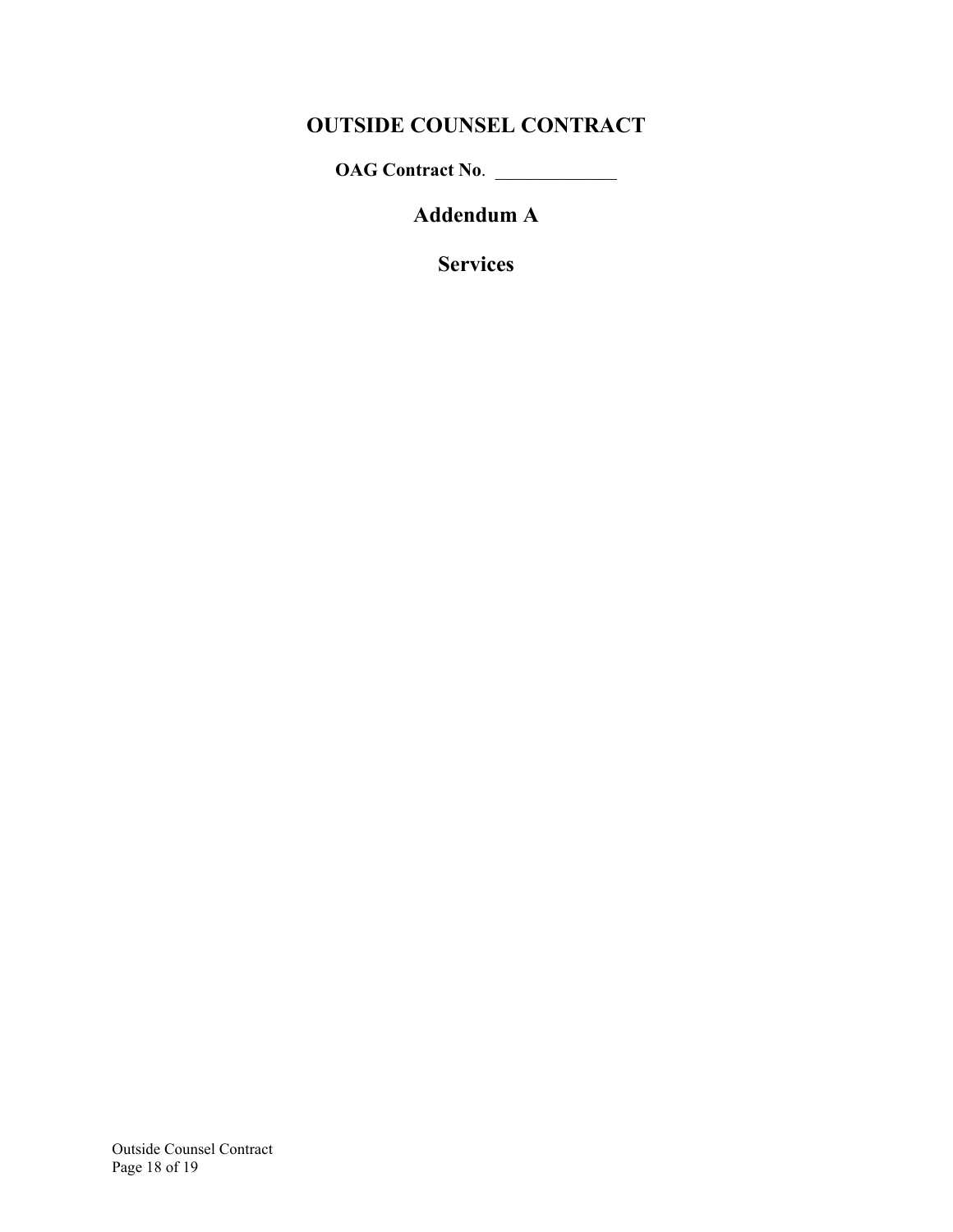## **OUTSIDE COUNSEL CONTRACT OAG Contract No**. \_\_\_\_\_\_\_\_\_\_\_\_\_

## **Addendum B Rates**

**Name(s) of Lead Counsel:** 

**Billing Period.** The billing period for this OCC shall be:

**Travel Rate.** An attorney's travel rate may not exceed one-half of that attorney's hourly rate listed above. If no hourly rate is identified above or no travel rate(s) listed below, Outside Counsel may not charge Agency for time spent traveling on Agency matters.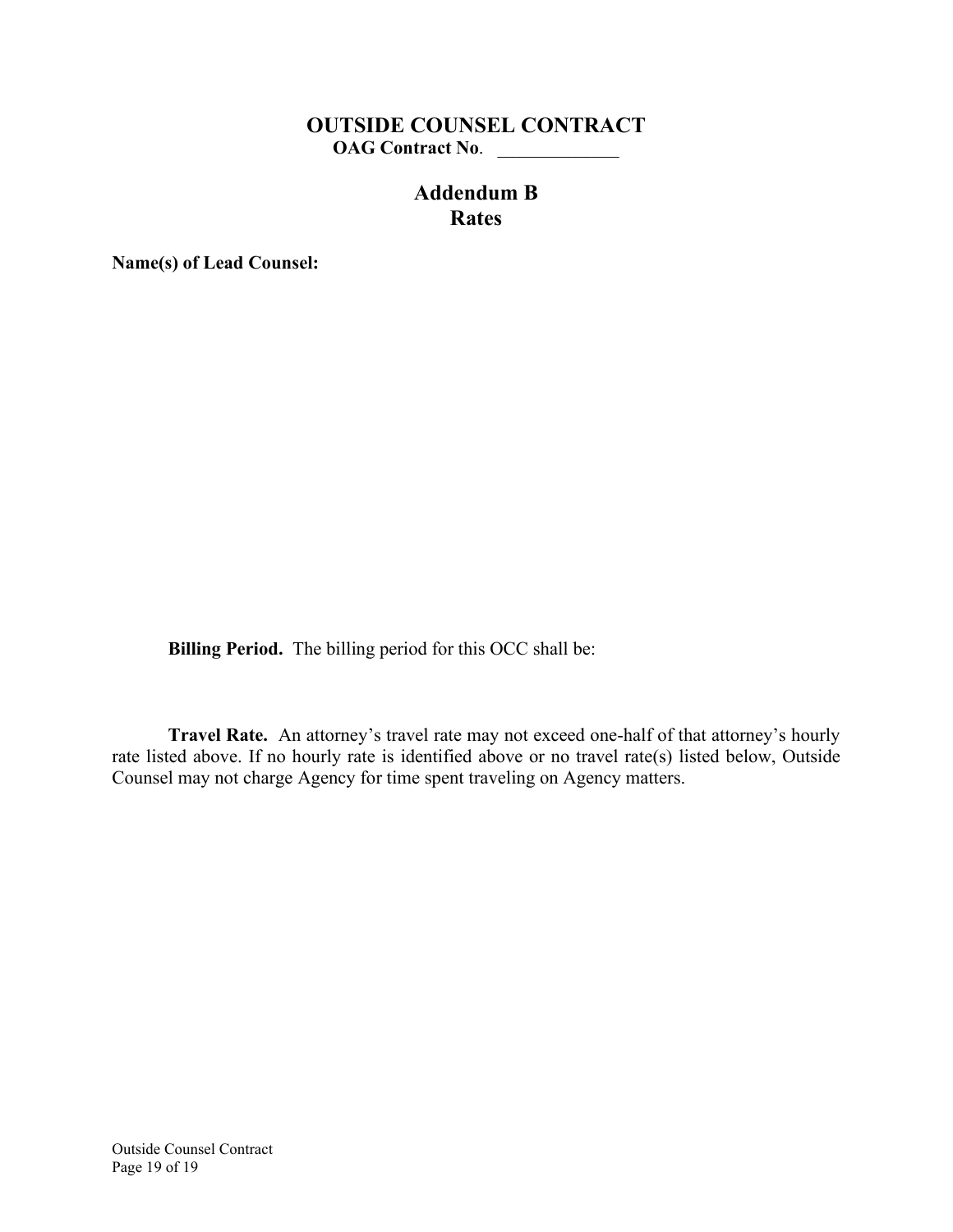# **Exhibit A**

 **CFDA:** 17.207 **Federal Award Date:** 7/1/2019 **Federal Grant Title:** Wagner-Peyser-ES **Federal Award No.:** ES-33416-19-55-A-48 **Authority**: Department of Labor **Research and Development?** No

# **Federal Terms and Conditions**

### **Appendix II to Part 200 - Contract Provisions for Non-Federal Entity Contracts Under Federal Awards**

This contract will use Federal funds under the Federal award specified in this Exhibit. By entering into this Contract, Contractor makes the following certifications. Contractor shall timely file with the proper authorities all forms, assurances, and reports required by state and federal laws and regulations. If THECB becomes aware of any failure by Contractor to comply with the foregoing laws and regulations, THECB reserves the right to report the failure to the proper authorities and deny any reimbursements due under the Contract or recoup any payments already made by THECB to Contractor.

 Contractor shall provide the following federal certifications prior to or contemporaneous with the execution of this Contract:

- 1. Certification Regarding Disclosure of Lobbying Activities (Attachment A) and, if applicable, Disclosure of Lobbying (Attachment A1);
- 2. Certification Federal Funding Accountability and Transparency Act (FFATA) (Attachment B); and
- 3. Certification Regarding Debarment and Suspension (Attachment C).

 Comp., p. 235). By signing this Contract, Contractor certifies that it is not suspended **Debarment and Suspension (Executive Orders 12549 and 12689).** A contract award (see [2 C.F.R. § 180.220\)](https://www.ecfr.gov/current/title-2/subtitle-A/chapter-I/part-180/subpart-B/section-180.220) must not be made to parties listed on the governmentwide exclusions in the System for Award Management (SAM), in accordance with the OMB guidelines at  $2$  C.F.R. Part  $180$  that implement Executive Orders 12549 (3 C.F.R. Part 1986 Comp., p. 189) and 12689 (3 C.F.R. Part 1989 or debarred from doing business with the federal government and through execution of this Contract certifies the information provided in Attachment C.

 and if applicable A1. Each tier certifies to the tier above that it will not and has not used Federal appropriated funds to pay any person or organization for influencing or **Byrd Anti-Lobbying Amendment.** Contractors that apply or bid for an award exceeding \$100,000 must file the required certification provided at Attachment A, attempting to influence an officer or employee of any agency, a member of Congress,